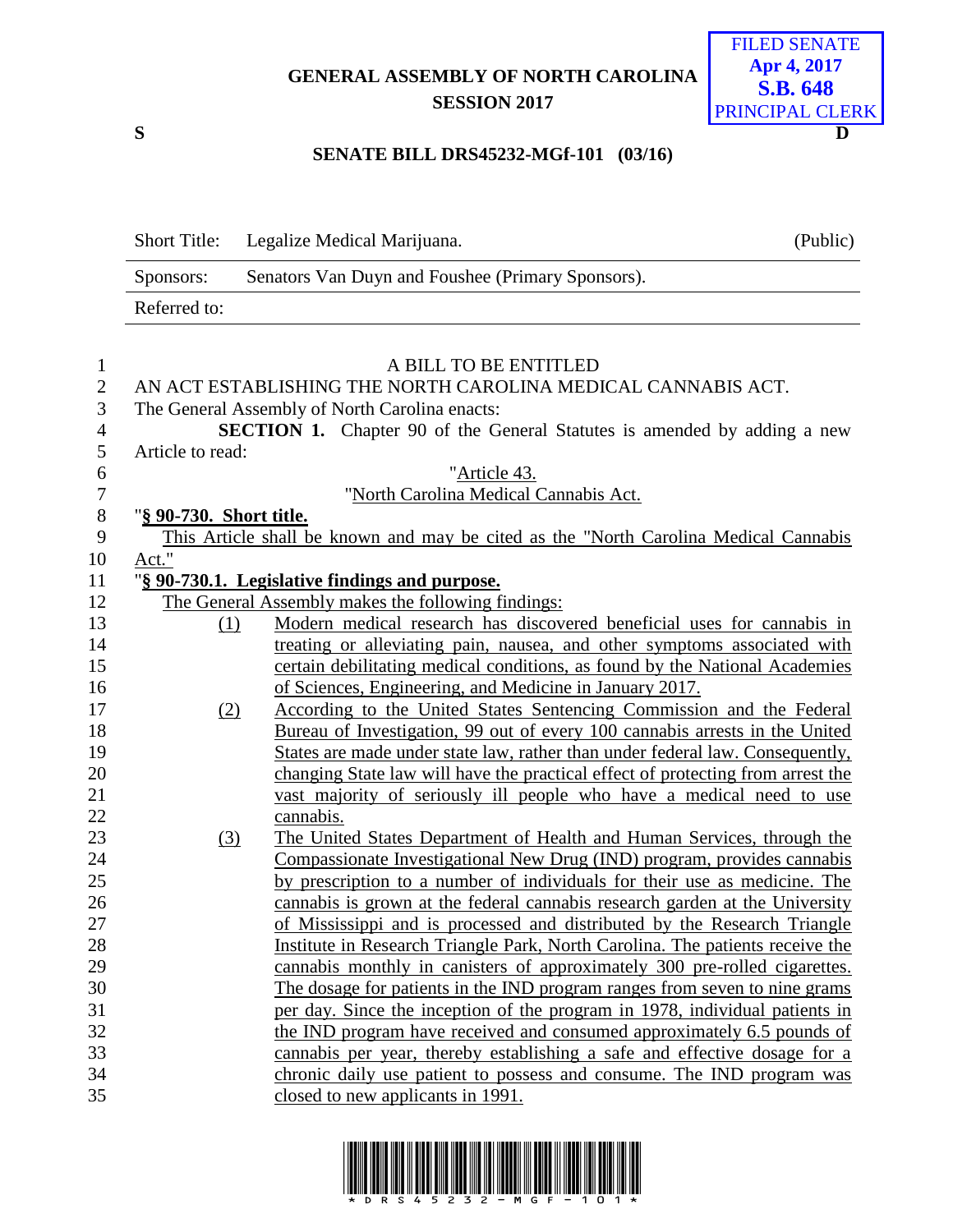|                           | <b>General Assembly Of North Carolina</b>                                                   | <b>Session 2017</b> |
|---------------------------|---------------------------------------------------------------------------------------------|---------------------|
| $\left(4\right)$          | In 1992, the United States Drug Enforcement Administration (DEA)                            |                     |
|                           | published research in a report entitled "Cannabis Yields" stating that canopy               |                     |
|                           | cover, rather than the number of plants, is the most accurate indicator of a                |                     |
|                           | garden's yield. According to the DEA report, 250 square feet of mature                      |                     |
|                           | garden canopy will typically yield six pounds of processed cannabis per                     |                     |
|                           | year, a common amount for patients who use cannabis daily, and less than                    |                     |
|                           | the amount prescribed and delivered to the IND patients by the federal                      |                     |
|                           | government.                                                                                 |                     |
| (5)                       | Although federal law currently prohibits any use of cannabis outside of the                 |                     |
|                           | IND program, the laws of Alaska, Arizona, Arkansas, California, Colorado,                   |                     |
|                           | Connecticut, District of Columbia, Delaware, Florida, Hawaii, Illinois,                     |                     |
|                           | Maine, Maryland, Massachusetts, Michigan, Minnesota, Montana, Nevada,                       |                     |
|                           | New Hampshire, New Jersey, New Mexico, New York, North Dakota, Ohio,                        |                     |
|                           | Oregon, Pennsylvania, Rhode Island, Vermont, and Washington permit the                      |                     |
|                           | medical use and cultivation of cannabis. North Carolina joins in this effort                |                     |
|                           | for the health and welfare of its citizens.                                                 |                     |
| (6)                       | States are not required to enforce federal law or prosecute people for                      |                     |
|                           | engaging in activities prohibited by federal law. Therefore, compliance with                |                     |
|                           | this Article does not put the State of North Carolina in violation of federal               |                     |
|                           | law.                                                                                        |                     |
| (7)                       | Compassion dictates that State law should make a distinction between the                    |                     |
|                           | medical and nonmedical use of cannabis. Hence, the purpose of this Article                  |                     |
|                           | is to protect patients with debilitating medical conditions, and their                      |                     |
|                           | physicians and caregivers, from arrest and prosecution, criminal and other                  |                     |
|                           | penalties, and property forfeiture by allowing the beneficial use of medical                |                     |
|                           | cannabis in a regulated system for alleviating symptoms caused by                           |                     |
|                           | debilitating medical conditions and their medical treatments.                               |                     |
| (8)                       | This Article is intended to make only those changes to existing North                       |                     |
|                           | Carolina laws that are necessary to protect patients and their doctors from                 |                     |
|                           | criminal and civil penalties and is not intended to change current civil and                |                     |
|                           | criminal laws governing the use of cannabis for nonmedical purposes.                        |                     |
| (9)                       | Based on data gathered from other states where medical cannabis has been                    |                     |
|                           | regulated, this Article will result in approximately two hundred fifty million              |                     |
|                           | dollars (\$250,000,000) per year in revenues for the State within four years of             |                     |
|                           | implementation.<br>The General Assembly enacts this Article pursuant to its police power to |                     |
| (10)                      | enact legislation for the protection of the health of its citizens, as reserved to          |                     |
|                           | the State in the Tenth Amendment of the United States Constitution.                         |                     |
| "§ 90-730.2. Definitions. |                                                                                             |                     |
|                           | The following definitions apply in this Article:                                            |                     |
| (1)                       | "Adequate supply" has the following meanings:                                               |                     |
|                           | An amount of usable cannabis derived solely from an intrastate<br>$\underline{a}$ .         |                     |
|                           | source that is possessed by a qualified patient, or collectively                            |                     |
|                           | possessed by a qualified patient and the qualified patient's designated                     |                     |
|                           | caregiver, in an amount that does not exceed what is reasonably                             |                     |
|                           | necessary to assure the uninterrupted availability of cannabis for a                        |                     |
|                           | period of three months, in any form recommended by the qualified                            |                     |
|                           | patient's physician for the purpose of alleviating the symptoms or                          |                     |
|                           | effects of the qualified patient's debilitating medical condition.                          |                     |
|                           | For a qualified patient for whom a delivery method of inhalation of<br><u>b.</u>            |                     |
|                           | cannabis vapor or smoking is recommended by the qualified patient's                         |                     |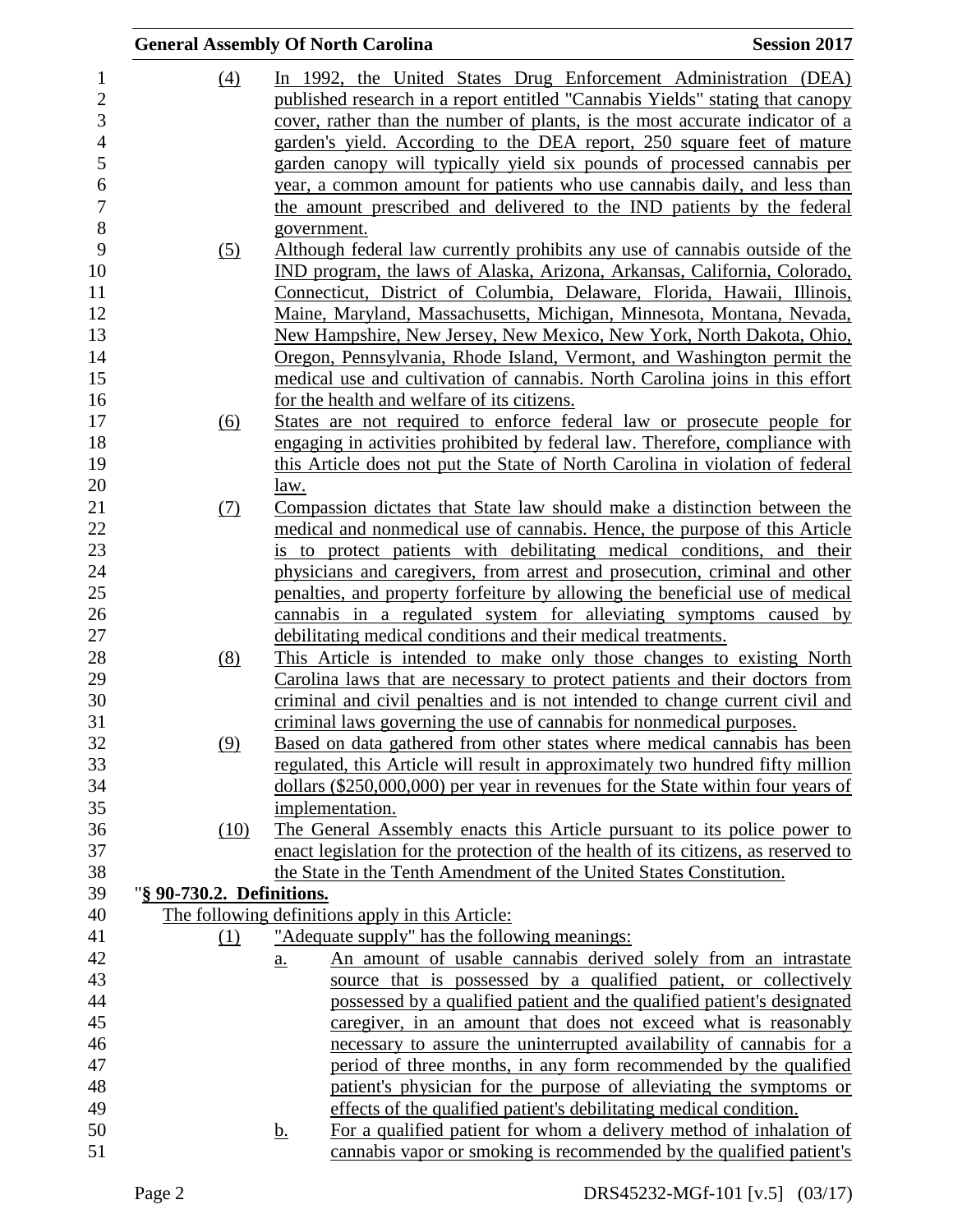|                                                                                                                          |                   | <b>General Assembly Of North Carolina</b>                                                                                                                                                                                                                                                                                                                                                                                                                                                                                                                                                                                                                                                                                                                                                                                                                                                                                 | <b>Session 2017</b>                          |
|--------------------------------------------------------------------------------------------------------------------------|-------------------|---------------------------------------------------------------------------------------------------------------------------------------------------------------------------------------------------------------------------------------------------------------------------------------------------------------------------------------------------------------------------------------------------------------------------------------------------------------------------------------------------------------------------------------------------------------------------------------------------------------------------------------------------------------------------------------------------------------------------------------------------------------------------------------------------------------------------------------------------------------------------------------------------------------------------|----------------------------------------------|
| $\mathbf 1$<br>$\overline{c}$<br>3<br>$\overline{4}$<br>5<br>6<br>$\overline{7}$<br>8<br>9<br>10<br>11<br>12<br>13<br>14 | $\underline{c}$ . | physician, "adequate supply" means not more than 24 ounces of<br>cannabis in a form usable for that purpose. The term also includes a<br>garden cultivated by the qualified patient or the qualified patient's<br>designated caregiver of not more than 250 feet of total garden canopy<br>of mature female cannabis plants, measured by the combined<br>vegetative growth area, excluding any garden space devoted to<br>cannabis plants that are not mature and female but which are<br>cultivated for the purpose of maintaining the largest and most<br>productive canopy of mature female cannabis plants allowed by this<br>Article.<br>For a qualified patient for whom a delivery method other than<br>inhalation of cannabis vapor or smoking has been recommended by<br>the patient's physician, "adequate supply" means a garden of<br>cannabis cultivated by the qualified patient or the qualified patient's |                                              |
| 15                                                                                                                       |                   | designated caregiver of a size reasonably necessary to assure the                                                                                                                                                                                                                                                                                                                                                                                                                                                                                                                                                                                                                                                                                                                                                                                                                                                         |                                              |
| 16<br>17                                                                                                                 |                   | uninterrupted availability of cannabis for a period of three months, in<br>a form recommended by the qualified patient's physician, for the                                                                                                                                                                                                                                                                                                                                                                                                                                                                                                                                                                                                                                                                                                                                                                               |                                              |
| 18                                                                                                                       |                   | purpose of alleviating the symptoms or effects of the qualified                                                                                                                                                                                                                                                                                                                                                                                                                                                                                                                                                                                                                                                                                                                                                                                                                                                           |                                              |
| 19                                                                                                                       |                   | patient's debilitating medical condition.                                                                                                                                                                                                                                                                                                                                                                                                                                                                                                                                                                                                                                                                                                                                                                                                                                                                                 |                                              |
| 20<br>(2)                                                                                                                |                   | "Bona fide physician-patient relationship" means a physician and a patient                                                                                                                                                                                                                                                                                                                                                                                                                                                                                                                                                                                                                                                                                                                                                                                                                                                |                                              |
| 21                                                                                                                       |                   | have a treatment or counseling relationship in which the physician has                                                                                                                                                                                                                                                                                                                                                                                                                                                                                                                                                                                                                                                                                                                                                                                                                                                    |                                              |
| 22                                                                                                                       |                   | completed a full assessment of the patient's medical history and current                                                                                                                                                                                                                                                                                                                                                                                                                                                                                                                                                                                                                                                                                                                                                                                                                                                  |                                              |
| 23                                                                                                                       |                   | medical condition, including an appropriate physical examination; and the                                                                                                                                                                                                                                                                                                                                                                                                                                                                                                                                                                                                                                                                                                                                                                                                                                                 |                                              |
| 24                                                                                                                       |                   | physician is available or offers to provide follow-up care and treatment to                                                                                                                                                                                                                                                                                                                                                                                                                                                                                                                                                                                                                                                                                                                                                                                                                                               |                                              |
| 25                                                                                                                       |                   | the patient, including patient examinations, to determine the efficacy of the                                                                                                                                                                                                                                                                                                                                                                                                                                                                                                                                                                                                                                                                                                                                                                                                                                             |                                              |
| 26                                                                                                                       |                   | use of medical cannabis as a treatment for the patient's medical condition.                                                                                                                                                                                                                                                                                                                                                                                                                                                                                                                                                                                                                                                                                                                                                                                                                                               |                                              |
| 27<br><u>(3)</u>                                                                                                         |                   | <u>"Cannabis" means marijuana as defined in G.S. 90-87(16).</u>                                                                                                                                                                                                                                                                                                                                                                                                                                                                                                                                                                                                                                                                                                                                                                                                                                                           |                                              |
| 28<br>(4)<br>29                                                                                                          |                   | "Cannabis-infused product" means a product infused with cannabis that is<br>intended for use or consumption other than by inhalation, smoking, or                                                                                                                                                                                                                                                                                                                                                                                                                                                                                                                                                                                                                                                                                                                                                                         |                                              |
| 30                                                                                                                       |                   | otherwise. The term includes edible products, ointments, and tinctures.                                                                                                                                                                                                                                                                                                                                                                                                                                                                                                                                                                                                                                                                                                                                                                                                                                                   |                                              |
| 31<br>(5)                                                                                                                |                   | "Canopy" means the foliage of growing plants.                                                                                                                                                                                                                                                                                                                                                                                                                                                                                                                                                                                                                                                                                                                                                                                                                                                                             |                                              |
| 32<br><u>(6)</u>                                                                                                         |                   | <u>"Canopy cover" means the area shaded by the foliage of growing plants.</u>                                                                                                                                                                                                                                                                                                                                                                                                                                                                                                                                                                                                                                                                                                                                                                                                                                             |                                              |
| 33<br>(7)                                                                                                                |                   | "Debilitating medical condition" means any of the following:                                                                                                                                                                                                                                                                                                                                                                                                                                                                                                                                                                                                                                                                                                                                                                                                                                                              |                                              |
| 34                                                                                                                       | <u>a.</u>         | gliomas, glaucoma, positive<br>Cancer,                                                                                                                                                                                                                                                                                                                                                                                                                                                                                                                                                                                                                                                                                                                                                                                                                                                                                    | status<br>for<br>human                       |
| 35                                                                                                                       |                   | immunodeficiency virus (HIV), acquired immune deficiency                                                                                                                                                                                                                                                                                                                                                                                                                                                                                                                                                                                                                                                                                                                                                                                                                                                                  |                                              |
| 36                                                                                                                       |                   | syndrome (AIDS), hepatitis C, porphyria, amyotrophic lateral                                                                                                                                                                                                                                                                                                                                                                                                                                                                                                                                                                                                                                                                                                                                                                                                                                                              |                                              |
| 37                                                                                                                       |                   | sclerosis (Lou Gehrig's disease or ALS), Alzheimer's disease,                                                                                                                                                                                                                                                                                                                                                                                                                                                                                                                                                                                                                                                                                                                                                                                                                                                             |                                              |
| 38                                                                                                                       |                   | nail-patella syndrome, fibromyalgia, severe migraines, multiple                                                                                                                                                                                                                                                                                                                                                                                                                                                                                                                                                                                                                                                                                                                                                                                                                                                           |                                              |
| 39                                                                                                                       |                   | sclerosis, celiac disease, Crohn's disease, diabetes mellitus, dystonia,                                                                                                                                                                                                                                                                                                                                                                                                                                                                                                                                                                                                                                                                                                                                                                                                                                                  |                                              |
| 40                                                                                                                       |                   | gastrointestinal disorders, hypertension, incontinence, injury or                                                                                                                                                                                                                                                                                                                                                                                                                                                                                                                                                                                                                                                                                                                                                                                                                                                         |                                              |
| 41                                                                                                                       |                   | disease<br>to                                                                                                                                                                                                                                                                                                                                                                                                                                                                                                                                                                                                                                                                                                                                                                                                                                                                                                             | the spinal cord, spinal column, or vertebra, |
| 42                                                                                                                       |                   | methicillin-resistant Staphylococcus aureus (MRSA), myelomalacia,                                                                                                                                                                                                                                                                                                                                                                                                                                                                                                                                                                                                                                                                                                                                                                                                                                                         |                                              |
| 43<br>44                                                                                                                 |                   | osteoporosis, pruritus, rheumatoid arthritis, sleep apnea, Tourette's                                                                                                                                                                                                                                                                                                                                                                                                                                                                                                                                                                                                                                                                                                                                                                                                                                                     |                                              |
| 45                                                                                                                       |                   | syndrome, or the treatment of such conditions.<br>A chronic or debilitating disease or medical condition or its treatment                                                                                                                                                                                                                                                                                                                                                                                                                                                                                                                                                                                                                                                                                                                                                                                                 |                                              |
| 46                                                                                                                       | <u>b.</u>         | that produces one or more of the following: cachexia or wasting                                                                                                                                                                                                                                                                                                                                                                                                                                                                                                                                                                                                                                                                                                                                                                                                                                                           |                                              |
|                                                                                                                          |                   | syndrome; severe pain; severe nausea; anorexia; seizures, including                                                                                                                                                                                                                                                                                                                                                                                                                                                                                                                                                                                                                                                                                                                                                                                                                                                       |                                              |
| 47<br>48                                                                                                                 |                   | those characteristic of epilepsy; or severe and persistent muscle                                                                                                                                                                                                                                                                                                                                                                                                                                                                                                                                                                                                                                                                                                                                                                                                                                                         |                                              |
| 49                                                                                                                       |                   | spasms, including those characteristic of multiple sclerosis (MS),                                                                                                                                                                                                                                                                                                                                                                                                                                                                                                                                                                                                                                                                                                                                                                                                                                                        |                                              |
|                                                                                                                          |                   | amyotrophic lateral sclerosis (Lou Gehrig's disease or ALS), or                                                                                                                                                                                                                                                                                                                                                                                                                                                                                                                                                                                                                                                                                                                                                                                                                                                           |                                              |
| 50<br>51                                                                                                                 |                   | Crohn's disease.                                                                                                                                                                                                                                                                                                                                                                                                                                                                                                                                                                                                                                                                                                                                                                                                                                                                                                          |                                              |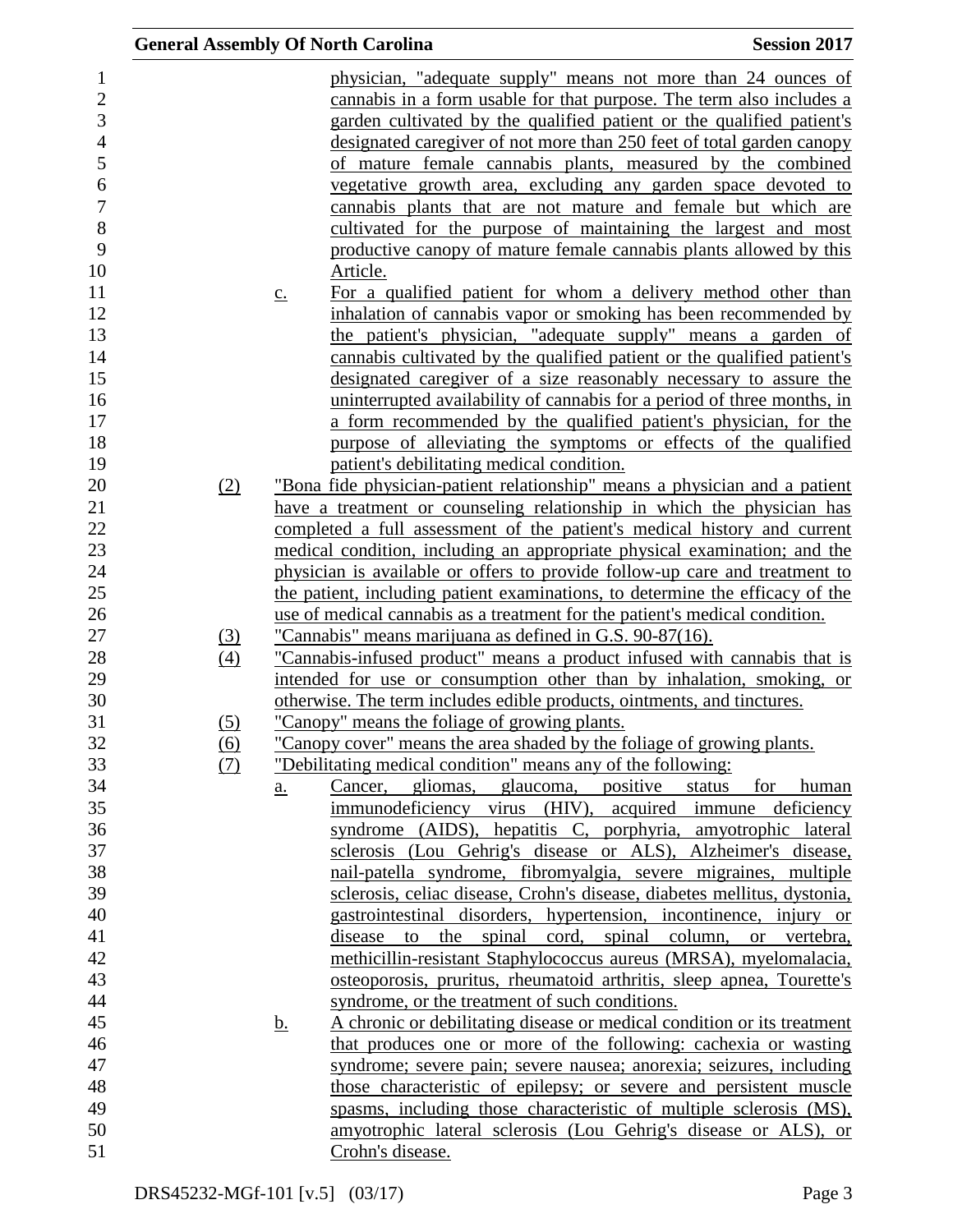|      | <b>General Assembly Of North Carolina</b>                                           | <b>Session 2017</b> |
|------|-------------------------------------------------------------------------------------|---------------------|
|      | Any other serious medical or mental condition or its treatment<br>$\underline{c}$ . |                     |
|      | approved by a physician or other practitioner authorized to prescribe               |                     |
|      | or recommend a controlled substance classified in the schedules set                 |                     |
|      | forth in either the Controlled Substances Act (Article 5 of Chapter 90              |                     |
|      | of the General Statutes) or the federal Comprehensive Drug Abuse                    |                     |
|      | Prevention and Control Act of 1970, P.L. 91-513, 84 Stat. 1236 (Oct.                |                     |
|      | 27, 1970).                                                                          |                     |
| (8)  | <u>"Designated caregiver" means a person who is at least 21 years of age and</u>    |                     |
|      | who has agreed to assist with a qualified patient's medical use of cannabis.        |                     |
| (9)  | "Licensed medical cannabis center" means a person licensed pursuant to              |                     |
|      | G.S. 90-730.6 to operate a business that sells cannabis and cannabis-infused        |                     |
|      | products to registry identification cardholders and other licensed medical          |                     |
|      | cannabis centers.                                                                   |                     |
| (10) | "Licensed producer of cannabis-infused products" means a person licensed            |                     |
|      | pursuant to G.S. 90-730.6 to operate a business producing cannabis-infused          |                     |
|      | products.                                                                           |                     |
| (11) | "Licensed producer of medical cannabis" means a person licensed pursuant            |                     |
|      | to G.S. 90-730.6 to cultivate cannabis for sale to a licensed medical cannabis      |                     |
|      | center.                                                                             |                     |
| (12) | "Medical use of cannabis" means the acquisition, possession, cultivation,           |                     |
|      | manufacture, use, internal possession, delivery, transfer, or transportation of     |                     |
|      | cannabis or paraphernalia relating to the administration of cannabis to treat       |                     |
|      | or alleviate a qualified patient's medical condition or symptoms associated         |                     |
|      | with the medical condition or its treatment.                                        |                     |
| (13) | "Physician" means a person licensed under Article 1 of Chapter 90 of the            |                     |
|      | General Statutes who is in good standing to practice medicine in this State.        |                     |
| (14) | "Producer" includes a producer of medical cannabis and a producer of                |                     |
|      | cannabis-infused products.                                                          |                     |
| (15) | "Qualified patient" means a person who has been diagnosed by a physician            |                     |
|      | as having a debilitating medical condition.                                         |                     |
| (16) | "Registry identification card" means a document issued by the North                 |                     |
|      | Carolina Department of Health and Human Services pursuant to                        |                     |
|      | G.S. 90-730.5 that identifies a person as a qualified patient or designated         |                     |
|      | caregiver.                                                                          |                     |
| (17) | "Registry identification cardholder" means a qualified patient or a designated      |                     |
|      | caregiver who holds a valid registry identification card issued by the North        |                     |
|      | Carolina Department of Health and Human Services                                    | pursuant to         |
|      | G.S. 90-730.5.                                                                      |                     |
| (18) | "Regulated medical cannabis supply system" or "system" means the system             |                     |
|      | established by the North Carolina Department of Agriculture and Consumer            |                     |
|      | Services pursuant to G.S. 90-730.6 to provide a safe method for producing           |                     |
|      | and distributing cannabis to registry identification cardholders and persons        |                     |
|      | licensed to produce and distribute cannabis and cannabis-infused products to        |                     |
|      | registry identification cardholders.                                                |                     |
| (19) | "Usable cannabis" means the dried buds and mature female flowers of the             |                     |
|      | plant of the genus Cannabis, and any mixture or preparation thereof, that are       |                     |
|      | appropriate for medical use as provided in this Article.                            |                     |
| (20) | "Written certification" means a statement in a patient's medical records or a       |                     |
|      | statement signed by a physician with whom the patient has a bona fide               |                     |
|      | physician-patient relationship indicating that, in the physician's professional     |                     |
|      | opinion, the patient has a debilitating medical condition and the potential         |                     |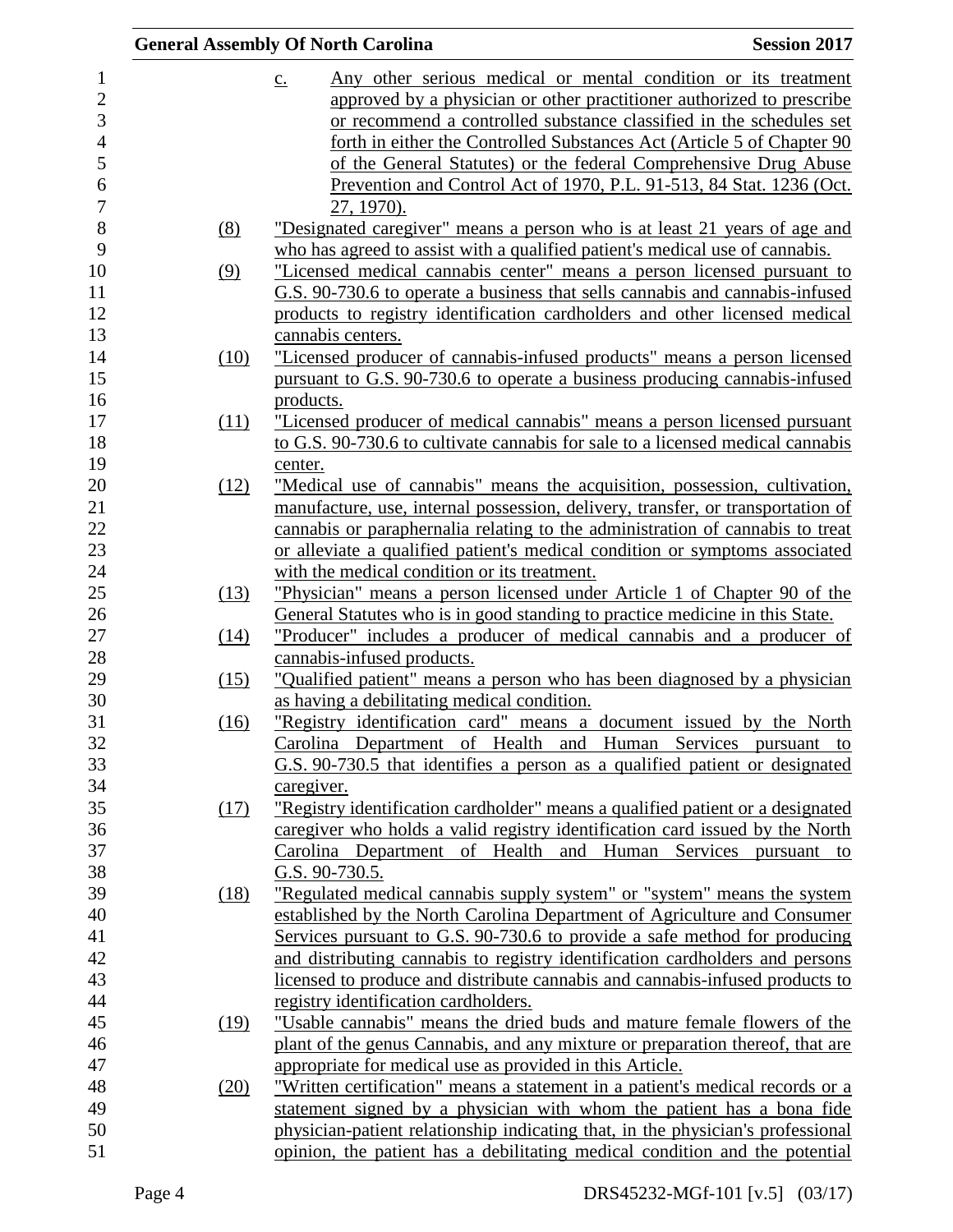|                |                                    | <b>General Assembly Of North Carolina</b>                                                                                                                                                  | <b>Session 2017</b> |
|----------------|------------------------------------|--------------------------------------------------------------------------------------------------------------------------------------------------------------------------------------------|---------------------|
| $\mathbf{1}$   |                                    | health benefits of the medical use of cannabis would likely outweigh the                                                                                                                   |                     |
| $\overline{c}$ |                                    | health risks for the patient.                                                                                                                                                              |                     |
| $\mathfrak{Z}$ |                                    | "§ 90-730.3. Protections for the medical use of cannabis.                                                                                                                                  |                     |
| $\overline{4}$ | (a)                                | A qualified patient shall not be subject to arrest, prosecution, or penalty in any                                                                                                         |                     |
| 5              |                                    | manner, or denied any right or privilege, including, but not limited to, civil penalty or                                                                                                  |                     |
| 6              |                                    | disciplinary action by a business or occupational or professional licensing board or bureau, for                                                                                           |                     |
| $\tau$         |                                    | the possession or purchase of cannabis for medical use by the qualified patient if the quantity of                                                                                         |                     |
| $8\,$          |                                    | usable cannabis possessed or purchased does not exceed an adequate supply, as determined by                                                                                                |                     |
| 9              | the qualified patient's physician. |                                                                                                                                                                                            |                     |
| 10             | (b)                                | A designated caregiver shall not be subject to arrest, prosecution, or penalty in any                                                                                                      |                     |
| 11             |                                    | manner, or denied any right or privilege, including imposition of a civil penalty or disciplinary                                                                                          |                     |
| 12             |                                    | action by a business or occupational or professional licensing board or bureau, for the                                                                                                    |                     |
| 13             |                                    | possession or purchase of cannabis for medical use by the qualified patient if the quantity of                                                                                             |                     |
| 14             |                                    | cannabis possessed or purchased does not exceed an adequate supply for the qualified patient,                                                                                              |                     |
| 15             |                                    | as determined by the qualified patient's physician.                                                                                                                                        |                     |
| 16             | (c)                                | If usable cannabis is infused or added as an ingredient to food, salve, tincture, or any                                                                                                   |                     |
| 17             |                                    | other preparation to be consumed or used by a qualified patient, the weight of the other                                                                                                   |                     |
| 18             |                                    | ingredients that are not usable cannabis shall not be included for the purpose of determining                                                                                              |                     |
| 19             |                                    | whether a qualified patient is in possession of an amount of cannabis that exceeds the qualified                                                                                           |                     |
| 20             | patient's adequate supply.         |                                                                                                                                                                                            |                     |
| 21             | (d)                                | Subsection (a) of this section does not apply to a qualified patient under 18 years of                                                                                                     |                     |
| 22             |                                    | age, unless all of the following criteria are met:                                                                                                                                         |                     |
| 23             | (1)                                | The qualified patient's physician has explained the potential risks and                                                                                                                    |                     |
| 24             |                                    | benefits of the medical use of cannabis to the qualified patient and to a                                                                                                                  |                     |
| 25             |                                    | parent, guardian, or person having legal custody of the qualified patient.                                                                                                                 |                     |
| 26             | (2)                                | A parent, guardian, or person having legal custody of the qualified patient                                                                                                                |                     |
| 27             |                                    | consents in writing to (i) allow the qualified patient's medical use of                                                                                                                    |                     |
| 28             |                                    | cannabis, (ii) serve as the qualified patient's designated caregiver, and (iii)                                                                                                            |                     |
| 29             |                                    | control the dosage and frequency of the medical use of cannabis by the                                                                                                                     |                     |
| 30             |                                    | qualified patient.                                                                                                                                                                         |                     |
| 31             | (e)                                | A qualified patient or a designated caregiver shall be granted the full legal                                                                                                              |                     |
| 32             |                                    | protections provided in this section as long as the qualified patient or designated caregiver is in                                                                                        |                     |
| 33             |                                    | possession of a registry identification card. If the qualified patient or designated caregiver is not                                                                                      |                     |
| 34             |                                    | in possession of a registry identification card, the individual shall be given an opportunity to                                                                                           |                     |
| 35             |                                    | produce the registry identification card before the initiation of any arrest, criminal charges, or                                                                                         |                     |
| 36             | other penalties.                   |                                                                                                                                                                                            |                     |
| 37             | (f)                                | A qualified patient or a designated caregiver is presumed to be engaged in the                                                                                                             |                     |
| 38             |                                    | medical use of cannabis if the qualified patient or designated caregiver is in possession of a                                                                                             |                     |
| 39             |                                    | registry identification card and an amount of cannabis that does not exceed the qualified                                                                                                  |                     |
| 40             |                                    | patient's adequate supply. This presumption may be rebutted only by evidence that the qualified                                                                                            |                     |
| 41             |                                    | patient or designated caregiver engaged in conduct related to cannabis for a purpose other than                                                                                            |                     |
| 42             |                                    | alleviating the qualified patient's debilitating medical condition or symptoms associated with                                                                                             |                     |
| 43             |                                    | the debilitating medical condition.                                                                                                                                                        |                     |
| 44             | (g)                                | A designated caregiver may receive reimbursement for costs associated with                                                                                                                 |                     |
| 45             |                                    | assisting a qualified patient in the medical use of cannabis. Reimbursement for these costs does                                                                                           |                     |
| 46             |                                    | not constitute the sale of a controlled substance under Article 5 of Chapter 90 of the General                                                                                             |                     |
| 47             | Statutes.                          |                                                                                                                                                                                            |                     |
| 48             | (h)                                | A school, employer, or landlord shall not refuse to enroll, employ, lease, or                                                                                                              |                     |
| 49<br>50       |                                    | otherwise penalize a qualified patient or a designated caregiver solely because of (i) the<br>individual's status as a qualified patient or a designated caregiver or (ii) the presence of |                     |
| 51             |                                    | cannabis metabolites in the individual's bodily fluids.                                                                                                                                    |                     |
|                |                                    |                                                                                                                                                                                            |                     |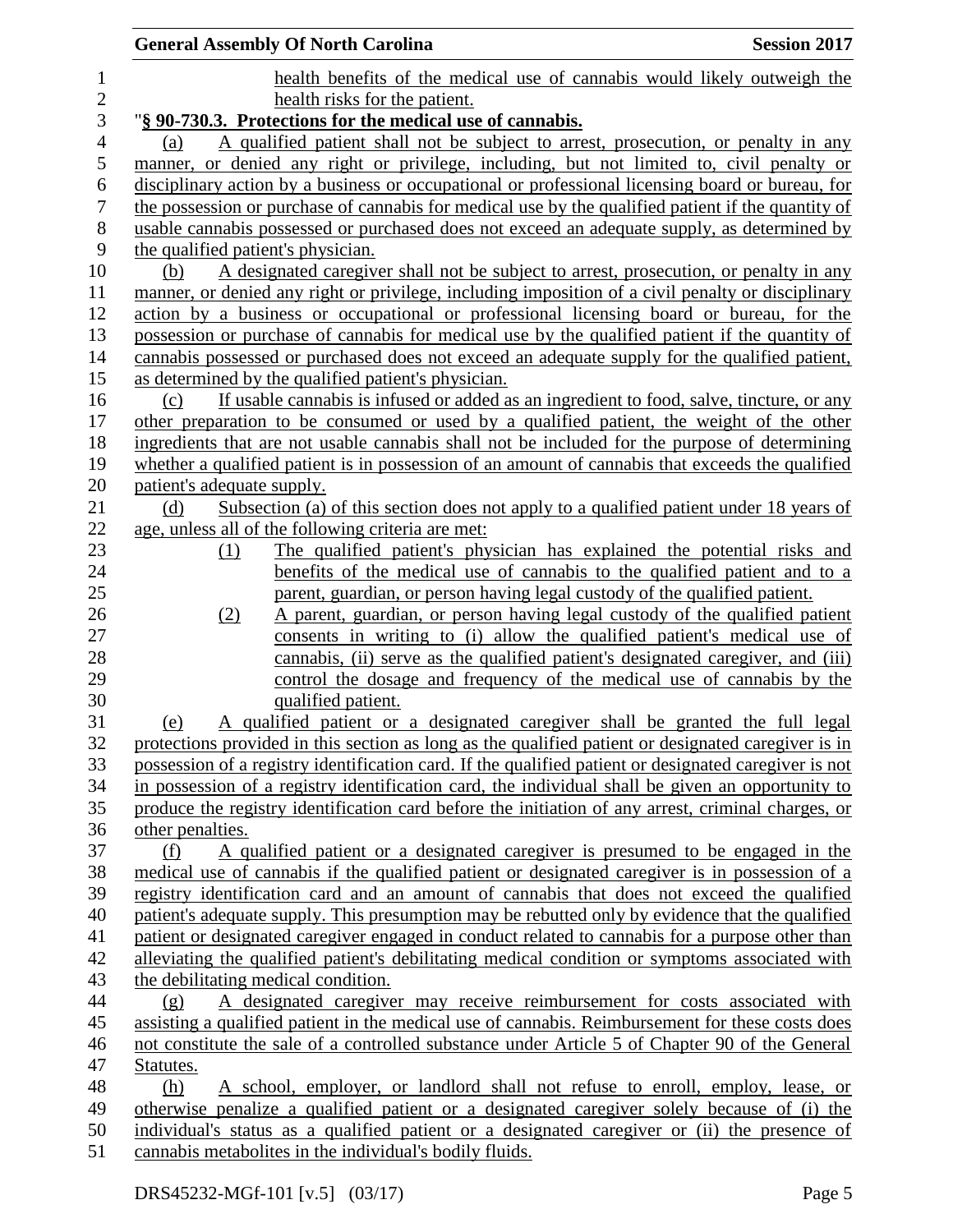|                | <b>General Assembly Of North Carolina</b><br><b>Session 2017</b>                                    |  |
|----------------|-----------------------------------------------------------------------------------------------------|--|
| $\mathbf{1}$   | For the purposes of medical care, including organ transplants, a qualified patient's<br>(i)         |  |
| $\overline{c}$ | authorized use of cannabis in accordance with this Article shall be treated in the same manner      |  |
| 3              | as the authorized use of any other medication used at the direction of a physician and shall not    |  |
| $\overline{4}$ | constitute the use of an illegal substance.                                                         |  |
| 5              | A licensed producer of medical cannabis shall not be subject to arrest, prosecution,<br>(i)         |  |
| 6              | or penalty in any manner, or denied any right or privilege, or subject to disciplinary action by a  |  |
| 7              | business or occupational or professional licensing board or bureau for producing, possessing,       |  |
| $8\,$          | distributing, or dispensing cannabis in a manner consistent with this Article.                      |  |
| 9              | A physician shall not be subject to arrest, prosecution, or penalty in any manner, or<br>(k)        |  |
| 10             | denied any right or privilege, or subject to increased monitoring or disciplinary action by the     |  |
| 11             | North Carolina Medical Board or any other business or occupational or professional licensing        |  |
| 12             | board or bureau for either of the following:                                                        |  |
| 13             | Advising a patient about the risks and benefits of the medical use of<br>(1)                        |  |
| 14             | cannabis or that the patient may benefit from the medical use of cannabis if,                       |  |
| 15             | in the physician's medical judgment, the potential benefits of the medical use                      |  |
| 16             | of cannabis would likely outweigh the health risks for that particular patient.                     |  |
| 17             | Providing a patient with valid documentation, based upon the physician's<br>(2)                     |  |
| 18             | assessment of the patient's medical history and current medical condition,                          |  |
| 19             | that the potential benefits of the medical use of cannabis would likely                             |  |
| 20             | outweigh the health risks for that particular patient.                                              |  |
| 21             | A physician shall not be subject to arrest, prosecution, or penalty in any manner, or<br>(l)        |  |
| 22             | denied any right or privilege, or subject to disciplinary action by a business or occupational or   |  |
| 23             | professional licensing board or bureau for discussing with a patient the benefits or health risks   |  |
| 24             | of the medical use of cannabis or the interaction of cannabis with other substances.                |  |
| 25             | State and local law enforcement officers shall not harm, neglect, injure, or destroy<br>(m)         |  |
| 26             | an individual's interest in or right to property that is possessed, owned, or used in connection    |  |
| 27             | with the medical use of cannabis, or acts incidental to the medical use of cannabis, while the      |  |
| 28             | property is in the possession of State or local law enforcement officials as a result of a seizure  |  |
| 29             | of the property in connection with the claimed medical use of cannabis. A person does not           |  |
| 30             | forfeit any right or interest in property seized in connection with the medical use of cannabis     |  |
| 31             | under any provision of State law providing for the forfeiture of property, unless the forfeiture is |  |
| 32             | part of a sentence imposed upon the person as a result of a conviction of a criminal violation of   |  |
| 33             | this Article or entry of a plea of guilty to such violation. Cannabis, paraphernalia, or other      |  |
| 34             | property seized from a qualified patient, designated caregiver, or licensed producer of medical     |  |
| 35             | cannabis in connection with the claimed medical use or production for medical use of cannabis       |  |
| 36             | shall be returned immediately upon the determination by a court, prosecutor, or law                 |  |
| 37             | enforcement officer that the qualified patient, designated caregiver, or licensed producer of       |  |
| 38             | medical cannabis is entitled to the protections of this Article. In making this determination, the  |  |
| 39             | court, a prosecutor, or a law enforcement officer shall consider as evidence the failure of law     |  |
| 40             | enforcement officers to actively investigate the case, a decision not to prosecute, the dismissal   |  |
| 41             | of charges, or acquittal.                                                                           |  |
| 42             | A person shall not be denied custody of, or visitation or parenting time with, a<br>(n)             |  |
| 43             | minor for conduct allowed under this Article.                                                       |  |
| 44             | There is no presumption of neglect or child endangerment for conduct allowed<br>(o)                 |  |
| 45             | under this Article.                                                                                 |  |
| 46             | No person shall be subject to arrest or prosecution for constructive possession,<br>(p)             |  |
| 47             | conspiracy, aiding and abetting, being an accessory, or any other offense, for simply being in      |  |
| 48             | the presence or vicinity of the medical use of cannabis as permitted under this Article or for      |  |
| 49             | assisting a qualified patient with using or administering cannabis.                                 |  |
| 50<br>51       | Possession of or application for a registry identification card shall not alone<br>(q)              |  |
|                | constitute probable cause to search the person or the property of the person possessing or          |  |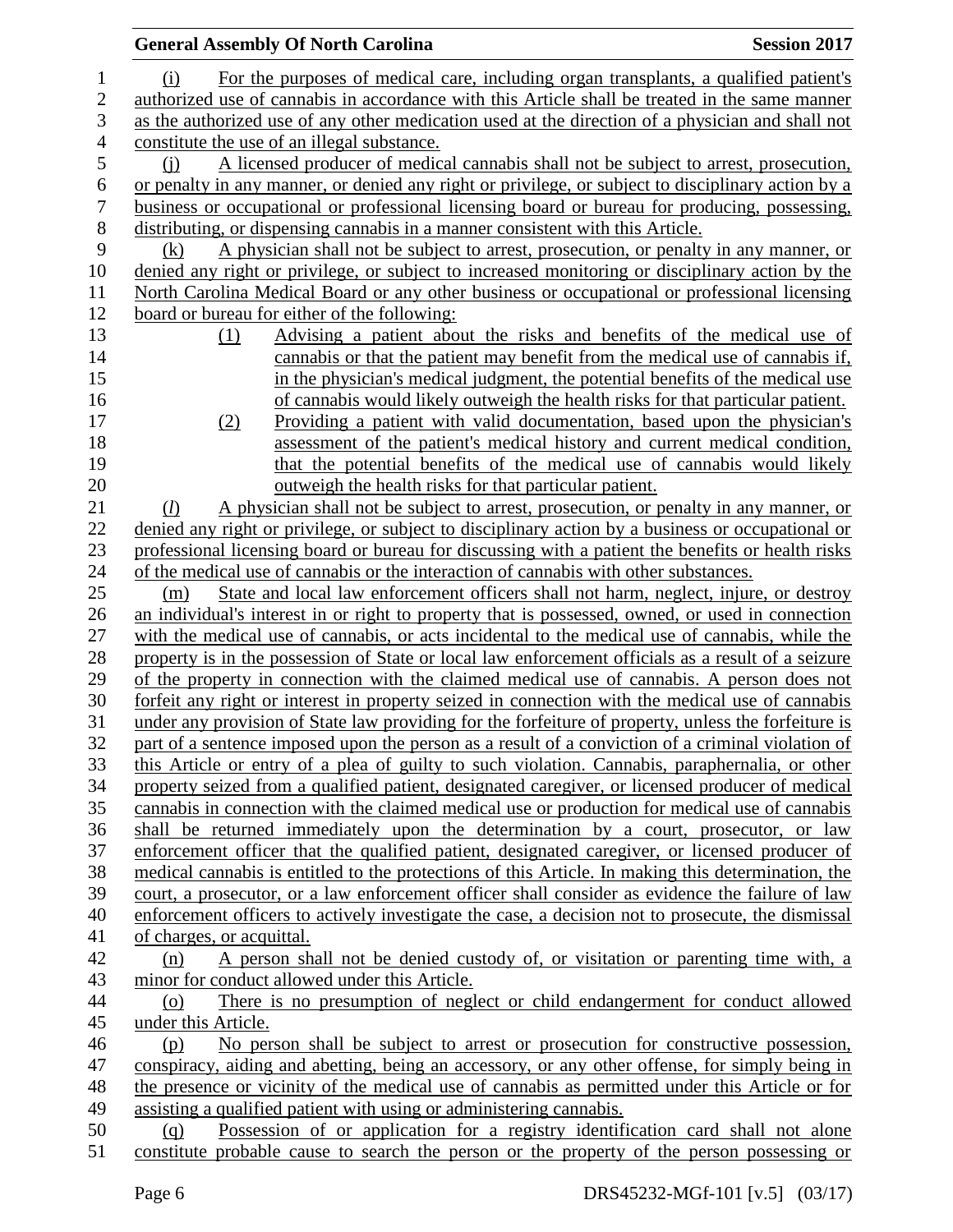### **General Assembly Of North Carolina Session 2017**  applying for a registry identification card or otherwise subject the person or the person's 2 property to inspection by any government agency. (r) If an individual being investigated by a law enforcement officer employed by a State-funded or locally funded law enforcement agency credibly asserts during the course of the investigation that the individual is a qualified patient or designated caregiver, neither the 6 law enforcement officer nor the law enforcement agency shall provide any information, except as required by federal law or the United States Constitution, from any cannabis-related as required by federal law or the United States Constitution, from any cannabis-related investigation of the individual to any law enforcement authority that does not recognize the protections of this Article. Any prosecution of the individual for a violation of this Article shall be conducted pursuant to the laws of this State. (s) Cannabis produced and possessed under this Article is exempt from the Unauthorized Substances Tax set forth in Article 2D of Chapter 105 of the General Statutes, and no tax under that Article may be levied against any qualified patient, designated caregiver, licensed medical cannabis center, licensed producer of medical cannabis, or licensed producer of cannabis-infused products operating in accordance with this Article. (t) Nothing in this Article shall be construed to extend the protections of this Article to any person, including a qualified patient, designated caregiver, or producer, to allow that person to acquire, possess, manufacture, produce, use, sell, distribute, dispense, or transport cannabis in a manner that is not consistent with this Article. "**§ 90-730.4. Prohibitions, restrictions, and limitations on medical use of cannabis.** (a) This Article does not permit any person to do any of the following: (1) Operate, navigate, or be in actual physical control of any motor vehicle, aircraft, or motorboat while impaired by cannabis. However, a qualified patient shall not be considered impaired solely due to the presence of cannabis metabolites in the individual's system. (2) Undertake any task under the influence of cannabis, when doing so would constitute negligence or professional malpractice. (3) Smoke cannabis in a school bus or other form of public transportation, on any school grounds, in any correctional facility, or in any public place in this State. (b) A person who commits an act prohibited by subsection (a) of this section is subject to all penalties provided by law. (c) Nothing in this Article shall be construed to require any of the following: (1) A government-sponsored medical assistance program or private health insurer to reimburse a person for costs associated with the medical use of cannabis. (2) An employer to accommodate the medical use of cannabis in any workplace. (d) Fraudulent representation to a law enforcement official of any fact or circumstance relating to the medical use of cannabis to avoid arrest or prosecution is a Class 2 misdemeanor punishable by a fine of five hundred dollars (\$500.00) in addition to any other applicable penalties for making a false statement about the medical use of cannabis. (e) A licensed producer of medical cannabis that sells, distributes, dispenses, or transfers cannabis to an individual other than a registry identification cardholder or to a person other than a person licensed pursuant to G.S. 90-730.6, or obtains or transports cannabis outside of North Carolina in violation of federal law, is subject to arrest, prosecution, and civil or criminal penalties pursuant to State law. (f) Nothing in this Article shall be construed as a waiver of sovereign immunity by the State. "**§ 90-730.5. Registry identification cards for qualified patients and designated caregivers.** (a) As used in this section, "Department" means the North Carolina Department of Health and Human Services.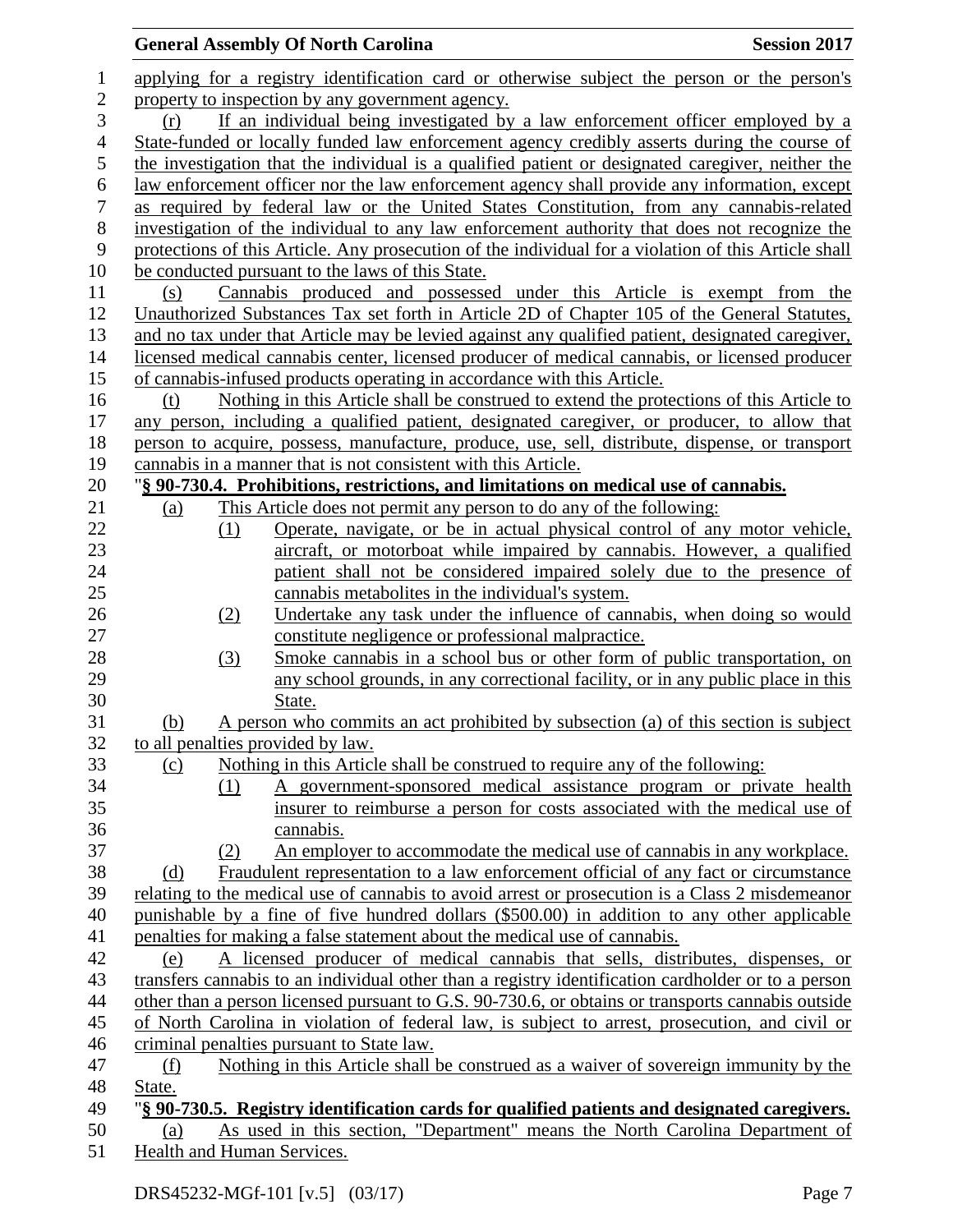|              |                             |     | <b>General Assembly Of North Carolina</b>                                                          | <b>Session 2017</b> |
|--------------|-----------------------------|-----|----------------------------------------------------------------------------------------------------|---------------------|
|              | (b)                         |     | The Department shall issue a registry identification card to any qualified patient or              |                     |
| $\mathbf{2}$ |                             |     | designated caregiver who meets the requirements of this section.                                   |                     |
|              | (c)                         |     | The Department shall not issue or renew a registry identification card to a qualified              |                     |
|              |                             |     | patient under 18 years of age unless each of the following criteria is met:                        |                     |
|              |                             | (1) | The qualified patient's physician has explained the potential risks and                            |                     |
|              |                             |     | benefits of the medical use of cannabis to the qualified patient and to a                          |                     |
|              |                             |     | parent, guardian, or person having legal custody of the qualified patient.                         |                     |
|              |                             | (2) | A parent, guardian, or person having legal custody of the qualified patient                        |                     |
|              |                             |     | consents in writing to (i) allow the qualified patient's medical use of                            |                     |
|              |                             |     | cannabis, (ii) serve as one of the qualified patient's designated caregivers,                      |                     |
|              |                             |     | and (iii) control the acquisition of the cannabis, the dosage, and the                             |                     |
|              |                             |     | frequency of the medical use of cannabis by the qualified patient.                                 |                     |
|              | (d)                         |     | The Department shall verify the information contained in a registry identification                 |                     |
|              |                             |     | card application or renewal application submitted pursuant to this section and shall approve or    |                     |
|              |                             |     | deny an application or renewal application within 45 days after receipt. The Department may        |                     |
|              |                             |     | deny a registry identification card application or renewal application only if the applicant fails |                     |
|              |                             |     | to provide the information required pursuant to this section or if the Department determines that  |                     |
|              |                             |     | the application or renewal application contains false information. If the Department fails to      |                     |
|              |                             |     | approve or deny a registration application or renewal application submitted pursuant to this       |                     |
|              |                             |     | section within 45 days after receipt, the application or renewal application shall be deemed       |                     |
|              |                             |     | approved, and a copy of the application or renewal application together with proof of receipt by   |                     |
|              |                             |     | the Department at least 45 days prior to the date this information is presented in lieu of a       |                     |
|              |                             |     | registry identification card shall be deemed a valid registry identification card.                 |                     |
|              | (e)                         |     | The Department may issue a registry identification card to a maximum of two                        |                     |
|              |                             |     | designated caregivers named in a qualified patient's approved application.                         |                     |
|              | (f)                         |     | The Department shall issue a registry identification card to an applicant within five              |                     |
|              |                             |     | days after approving an application or renewal. The application or renewal expires two years       |                     |
|              | after the date of issuance. |     |                                                                                                    |                     |
|              | (g)                         |     | Each registry identification card shall contain at least all of the following                      |                     |
|              | information:                |     |                                                                                                    |                     |
|              |                             | (1) | The date of issuance.                                                                              |                     |
|              |                             | (2) | The date of expiration.                                                                            |                     |
|              |                             | (3) | A random registry identification number.                                                           |                     |
|              |                             | (4) | A photograph of the registry identification cardholder.                                            |                     |
|              | <u>(h)</u>                  |     | Persons issued registry identification cards shall be subject to the following:                    |                     |
|              |                             | (1) | A qualified patient who has been issued a registry identification card shall                       |                     |
|              |                             |     | notify the Department of any change in the qualified patient's name, address,                      |                     |
|              |                             |     | or designated caregiver and submit a ten-dollar (\$10.00) fee to the                               |                     |
|              |                             |     | Department within 15 days after the change occurs. A qualified patient who                         |                     |
|              |                             |     | fails to notify the Department of any of these changes within the specified                        |                     |
|              |                             |     | time frame commits an infraction and is subject to a fine not to exceed more                       |                     |
|              |                             |     | than one hundred fifty dollars (\$150.00).                                                         |                     |
|              |                             | (2) | A designated caregiver shall notify the Department of any change in name or                        |                     |
|              |                             |     | address and submit a ten-dollar (\$10.00) fee to the Department within 15                          |                     |
|              |                             |     | days after the change occurs. A designated caregiver who fails to notify the                       |                     |
|              |                             |     | Department of any of these changes within the specified time frame commits                         |                     |
|              |                             |     | an infraction and is subject to a fine not to exceed one hundred fifty dollars                     |                     |
|              |                             |     | (\$150.00).                                                                                        |                     |
|              |                             | (3) | When a qualified patient or designated caregiver notifies the Department of                        |                     |
|              |                             |     | any change, as required by this subsection, the Department shall issue the                         |                     |
|              |                             |     | qualified patient and each designated caregiver a new registry identification                      |                     |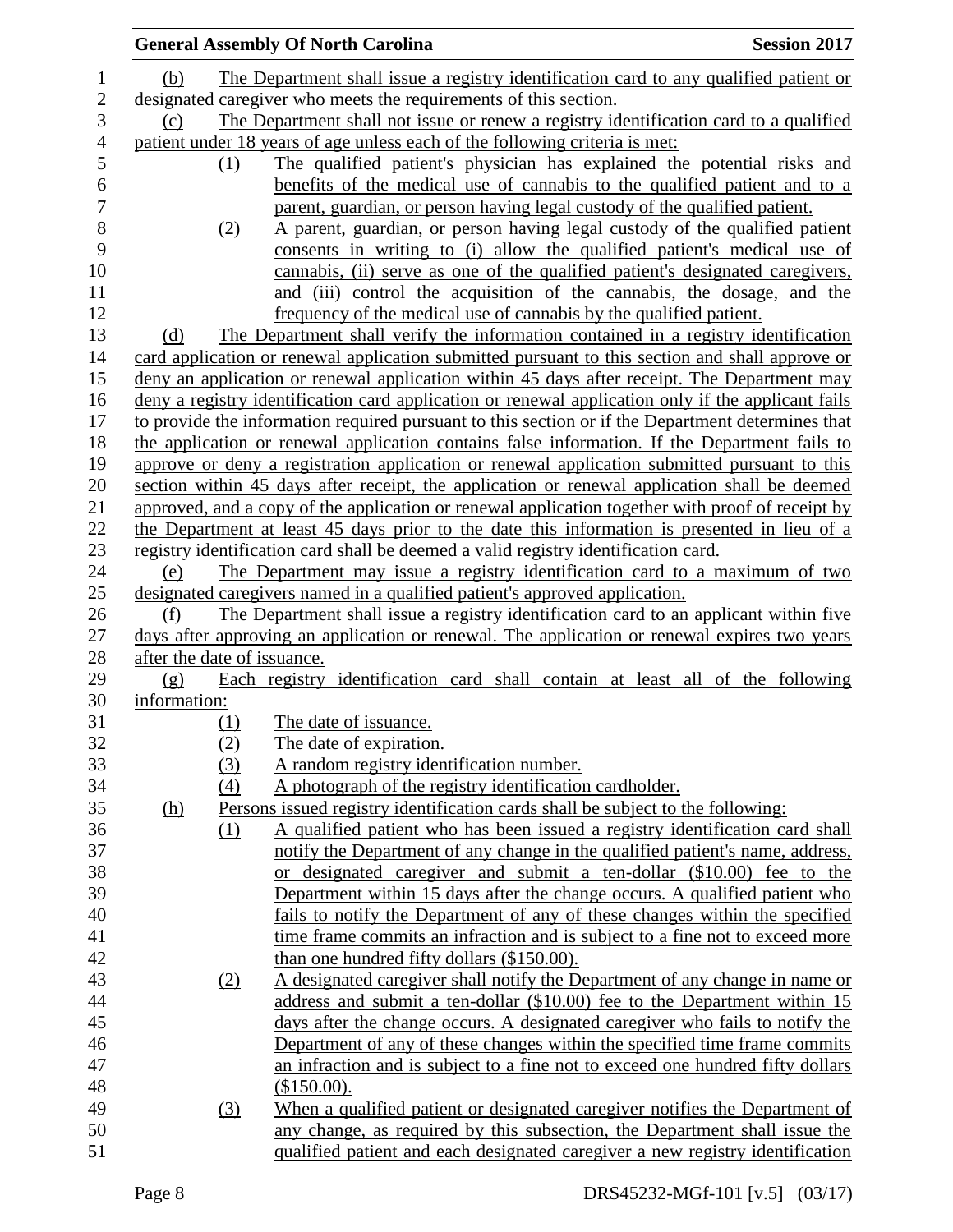| card within 10 days after receiving the updated information and the<br>1<br>$\overline{\mathbf{c}}$<br>ten-dollar (\$10.00) fee.<br>3<br>When a qualified patient who possesses a registry identification card notifies<br>$\left(4\right)$<br>$\overline{4}$<br>the Department of a change in designated caregiver, the Department shall<br>5<br>notify the designated caregiver of record of the change within 15 days after<br>6<br>receiving notification of the change. The protections afforded under this<br>$\boldsymbol{7}$<br>Article to the designated caregiver of record shall expire 30 days after the<br>8<br>designated caregiver of record is notified by the Department of the change in<br>9<br>designated caregiver.<br>10<br>If a qualified patient or a designated caregiver loses a registry identification<br>(5)<br>card, the cardholder shall notify the Department within 15 days after losing<br>11<br>12<br>the card. The notification shall include a ten-dollar (\$10.00) replacement fee<br>13<br>for a new card. Within five days after receiving notification of a lost registry<br>14<br>identification card, the Department shall issue the cardholder a new registry<br>15<br>identification card with a new random identification number.<br>If the Department determines that a qualified patient or designated caregiver has<br>16<br>(i)<br>17<br>willfully violated any provision of this Article, the Department may suspend or revoke the<br>18<br>qualified patient's or designated caregiver's registry identification card.<br>Applications and supporting information submitted by qualified patients, including<br>19<br>(i)<br>20<br>information regarding their designated caregivers and physicians, are confidential and protected<br>21<br>under the federal Health Insurance Portability and Accountability Act of 1996.<br>22<br>The Department shall maintain a confidential list of the persons to whom the<br>(k)<br>23<br>Department has issued registry identification cards. Individual names and other identifying<br>24<br>information on the list shall be confidential, exempt from the provisions of Chapter 132 of the<br>25<br>General Statutes, and not subject to disclosure, except to authorized employees of the<br>26<br>Department as necessary to perform official duties of the Department.<br>The Department shall verify to law enforcement personnel whether a registry<br>27<br>(l)<br>28<br>identification card is valid solely by confirming the validity of the random registry<br>29<br>identification number and the name of the person to whom the Department has assigned the<br>30<br>random registry identification number.<br>Any person, including an employee or official of the Department or another State<br>31<br>(m)<br>32<br>agency or local government, who breaches the confidentiality of information obtained pursuant<br>33<br>to this section is guilty of a Class 1 misdemeanor; however, any fine imposed for a violation<br>34<br>under this subsection shall not exceed one thousand dollars (\$1,000).<br>35<br>Nothing in this section shall be construed to prevent Department employees from<br>(n)<br>36<br>notifying law enforcement officers about falsified or fraudulent information submitted to the<br>Department by any individual in support of an application for a registry identification card.<br>37<br>38<br>Article 4 of Chapter 150B of the General Statutes governs judicial review of an<br>(0)<br>39<br>administrative decision made under this section.<br>40<br>"§ 90-730.6. Regulated medical cannabis supply system.<br>As used in this section, "Department" means the North Carolina Department of<br>41<br>(a)<br>42<br>Agriculture and Consumer Services.<br>43<br>Not later than 120 days after the effective date of this act, the Department shall<br>(b)<br>44<br>establish a medical cannabis supply system that (i) provides a safe, regulated supply of quality<br>medical cannabis for use by qualified patients who hold valid registry identification cards and<br>45<br>46<br>(ii) generates sufficient revenue for the Department to maintain and operate the system. The<br>Department shall not use any appropriations from the General Fund to establish or operate the<br>47 |  | <b>General Assembly Of North Carolina</b> | <b>Session 2017</b> |
|-------------------------------------------------------------------------------------------------------------------------------------------------------------------------------------------------------------------------------------------------------------------------------------------------------------------------------------------------------------------------------------------------------------------------------------------------------------------------------------------------------------------------------------------------------------------------------------------------------------------------------------------------------------------------------------------------------------------------------------------------------------------------------------------------------------------------------------------------------------------------------------------------------------------------------------------------------------------------------------------------------------------------------------------------------------------------------------------------------------------------------------------------------------------------------------------------------------------------------------------------------------------------------------------------------------------------------------------------------------------------------------------------------------------------------------------------------------------------------------------------------------------------------------------------------------------------------------------------------------------------------------------------------------------------------------------------------------------------------------------------------------------------------------------------------------------------------------------------------------------------------------------------------------------------------------------------------------------------------------------------------------------------------------------------------------------------------------------------------------------------------------------------------------------------------------------------------------------------------------------------------------------------------------------------------------------------------------------------------------------------------------------------------------------------------------------------------------------------------------------------------------------------------------------------------------------------------------------------------------------------------------------------------------------------------------------------------------------------------------------------------------------------------------------------------------------------------------------------------------------------------------------------------------------------------------------------------------------------------------------------------------------------------------------------------------------------------------------------------------------------------------------------------------------------------------------------------------------------------------------------------------------------------------------------------------------------------------------------------------------------------------------------------------------------------------------------------------------------------------------------------------------------------------------------------------------------------------------------------------------------------------------------------------------------------------------------------------------------------------------------------------------------------------------------------------------------------------------------------------------------------------------------------------------------------------------------------------------------------------------------------------------------------------------------------------------------------------------------------------------------------------------------------------------------------------------------------------------------------------------------------------------------------------------------------------------------------------------|--|-------------------------------------------|---------------------|
|                                                                                                                                                                                                                                                                                                                                                                                                                                                                                                                                                                                                                                                                                                                                                                                                                                                                                                                                                                                                                                                                                                                                                                                                                                                                                                                                                                                                                                                                                                                                                                                                                                                                                                                                                                                                                                                                                                                                                                                                                                                                                                                                                                                                                                                                                                                                                                                                                                                                                                                                                                                                                                                                                                                                                                                                                                                                                                                                                                                                                                                                                                                                                                                                                                                                                                                                                                                                                                                                                                                                                                                                                                                                                                                                                                                                                                                                                                                                                                                                                                                                                                                                                                                                                                                                                                                                           |  |                                           |                     |
|                                                                                                                                                                                                                                                                                                                                                                                                                                                                                                                                                                                                                                                                                                                                                                                                                                                                                                                                                                                                                                                                                                                                                                                                                                                                                                                                                                                                                                                                                                                                                                                                                                                                                                                                                                                                                                                                                                                                                                                                                                                                                                                                                                                                                                                                                                                                                                                                                                                                                                                                                                                                                                                                                                                                                                                                                                                                                                                                                                                                                                                                                                                                                                                                                                                                                                                                                                                                                                                                                                                                                                                                                                                                                                                                                                                                                                                                                                                                                                                                                                                                                                                                                                                                                                                                                                                                           |  |                                           |                     |
|                                                                                                                                                                                                                                                                                                                                                                                                                                                                                                                                                                                                                                                                                                                                                                                                                                                                                                                                                                                                                                                                                                                                                                                                                                                                                                                                                                                                                                                                                                                                                                                                                                                                                                                                                                                                                                                                                                                                                                                                                                                                                                                                                                                                                                                                                                                                                                                                                                                                                                                                                                                                                                                                                                                                                                                                                                                                                                                                                                                                                                                                                                                                                                                                                                                                                                                                                                                                                                                                                                                                                                                                                                                                                                                                                                                                                                                                                                                                                                                                                                                                                                                                                                                                                                                                                                                                           |  |                                           |                     |
|                                                                                                                                                                                                                                                                                                                                                                                                                                                                                                                                                                                                                                                                                                                                                                                                                                                                                                                                                                                                                                                                                                                                                                                                                                                                                                                                                                                                                                                                                                                                                                                                                                                                                                                                                                                                                                                                                                                                                                                                                                                                                                                                                                                                                                                                                                                                                                                                                                                                                                                                                                                                                                                                                                                                                                                                                                                                                                                                                                                                                                                                                                                                                                                                                                                                                                                                                                                                                                                                                                                                                                                                                                                                                                                                                                                                                                                                                                                                                                                                                                                                                                                                                                                                                                                                                                                                           |  |                                           |                     |
|                                                                                                                                                                                                                                                                                                                                                                                                                                                                                                                                                                                                                                                                                                                                                                                                                                                                                                                                                                                                                                                                                                                                                                                                                                                                                                                                                                                                                                                                                                                                                                                                                                                                                                                                                                                                                                                                                                                                                                                                                                                                                                                                                                                                                                                                                                                                                                                                                                                                                                                                                                                                                                                                                                                                                                                                                                                                                                                                                                                                                                                                                                                                                                                                                                                                                                                                                                                                                                                                                                                                                                                                                                                                                                                                                                                                                                                                                                                                                                                                                                                                                                                                                                                                                                                                                                                                           |  |                                           |                     |
|                                                                                                                                                                                                                                                                                                                                                                                                                                                                                                                                                                                                                                                                                                                                                                                                                                                                                                                                                                                                                                                                                                                                                                                                                                                                                                                                                                                                                                                                                                                                                                                                                                                                                                                                                                                                                                                                                                                                                                                                                                                                                                                                                                                                                                                                                                                                                                                                                                                                                                                                                                                                                                                                                                                                                                                                                                                                                                                                                                                                                                                                                                                                                                                                                                                                                                                                                                                                                                                                                                                                                                                                                                                                                                                                                                                                                                                                                                                                                                                                                                                                                                                                                                                                                                                                                                                                           |  |                                           |                     |
|                                                                                                                                                                                                                                                                                                                                                                                                                                                                                                                                                                                                                                                                                                                                                                                                                                                                                                                                                                                                                                                                                                                                                                                                                                                                                                                                                                                                                                                                                                                                                                                                                                                                                                                                                                                                                                                                                                                                                                                                                                                                                                                                                                                                                                                                                                                                                                                                                                                                                                                                                                                                                                                                                                                                                                                                                                                                                                                                                                                                                                                                                                                                                                                                                                                                                                                                                                                                                                                                                                                                                                                                                                                                                                                                                                                                                                                                                                                                                                                                                                                                                                                                                                                                                                                                                                                                           |  |                                           |                     |
|                                                                                                                                                                                                                                                                                                                                                                                                                                                                                                                                                                                                                                                                                                                                                                                                                                                                                                                                                                                                                                                                                                                                                                                                                                                                                                                                                                                                                                                                                                                                                                                                                                                                                                                                                                                                                                                                                                                                                                                                                                                                                                                                                                                                                                                                                                                                                                                                                                                                                                                                                                                                                                                                                                                                                                                                                                                                                                                                                                                                                                                                                                                                                                                                                                                                                                                                                                                                                                                                                                                                                                                                                                                                                                                                                                                                                                                                                                                                                                                                                                                                                                                                                                                                                                                                                                                                           |  |                                           |                     |
|                                                                                                                                                                                                                                                                                                                                                                                                                                                                                                                                                                                                                                                                                                                                                                                                                                                                                                                                                                                                                                                                                                                                                                                                                                                                                                                                                                                                                                                                                                                                                                                                                                                                                                                                                                                                                                                                                                                                                                                                                                                                                                                                                                                                                                                                                                                                                                                                                                                                                                                                                                                                                                                                                                                                                                                                                                                                                                                                                                                                                                                                                                                                                                                                                                                                                                                                                                                                                                                                                                                                                                                                                                                                                                                                                                                                                                                                                                                                                                                                                                                                                                                                                                                                                                                                                                                                           |  |                                           |                     |
|                                                                                                                                                                                                                                                                                                                                                                                                                                                                                                                                                                                                                                                                                                                                                                                                                                                                                                                                                                                                                                                                                                                                                                                                                                                                                                                                                                                                                                                                                                                                                                                                                                                                                                                                                                                                                                                                                                                                                                                                                                                                                                                                                                                                                                                                                                                                                                                                                                                                                                                                                                                                                                                                                                                                                                                                                                                                                                                                                                                                                                                                                                                                                                                                                                                                                                                                                                                                                                                                                                                                                                                                                                                                                                                                                                                                                                                                                                                                                                                                                                                                                                                                                                                                                                                                                                                                           |  |                                           |                     |
|                                                                                                                                                                                                                                                                                                                                                                                                                                                                                                                                                                                                                                                                                                                                                                                                                                                                                                                                                                                                                                                                                                                                                                                                                                                                                                                                                                                                                                                                                                                                                                                                                                                                                                                                                                                                                                                                                                                                                                                                                                                                                                                                                                                                                                                                                                                                                                                                                                                                                                                                                                                                                                                                                                                                                                                                                                                                                                                                                                                                                                                                                                                                                                                                                                                                                                                                                                                                                                                                                                                                                                                                                                                                                                                                                                                                                                                                                                                                                                                                                                                                                                                                                                                                                                                                                                                                           |  |                                           |                     |
|                                                                                                                                                                                                                                                                                                                                                                                                                                                                                                                                                                                                                                                                                                                                                                                                                                                                                                                                                                                                                                                                                                                                                                                                                                                                                                                                                                                                                                                                                                                                                                                                                                                                                                                                                                                                                                                                                                                                                                                                                                                                                                                                                                                                                                                                                                                                                                                                                                                                                                                                                                                                                                                                                                                                                                                                                                                                                                                                                                                                                                                                                                                                                                                                                                                                                                                                                                                                                                                                                                                                                                                                                                                                                                                                                                                                                                                                                                                                                                                                                                                                                                                                                                                                                                                                                                                                           |  |                                           |                     |
|                                                                                                                                                                                                                                                                                                                                                                                                                                                                                                                                                                                                                                                                                                                                                                                                                                                                                                                                                                                                                                                                                                                                                                                                                                                                                                                                                                                                                                                                                                                                                                                                                                                                                                                                                                                                                                                                                                                                                                                                                                                                                                                                                                                                                                                                                                                                                                                                                                                                                                                                                                                                                                                                                                                                                                                                                                                                                                                                                                                                                                                                                                                                                                                                                                                                                                                                                                                                                                                                                                                                                                                                                                                                                                                                                                                                                                                                                                                                                                                                                                                                                                                                                                                                                                                                                                                                           |  |                                           |                     |
|                                                                                                                                                                                                                                                                                                                                                                                                                                                                                                                                                                                                                                                                                                                                                                                                                                                                                                                                                                                                                                                                                                                                                                                                                                                                                                                                                                                                                                                                                                                                                                                                                                                                                                                                                                                                                                                                                                                                                                                                                                                                                                                                                                                                                                                                                                                                                                                                                                                                                                                                                                                                                                                                                                                                                                                                                                                                                                                                                                                                                                                                                                                                                                                                                                                                                                                                                                                                                                                                                                                                                                                                                                                                                                                                                                                                                                                                                                                                                                                                                                                                                                                                                                                                                                                                                                                                           |  |                                           |                     |
|                                                                                                                                                                                                                                                                                                                                                                                                                                                                                                                                                                                                                                                                                                                                                                                                                                                                                                                                                                                                                                                                                                                                                                                                                                                                                                                                                                                                                                                                                                                                                                                                                                                                                                                                                                                                                                                                                                                                                                                                                                                                                                                                                                                                                                                                                                                                                                                                                                                                                                                                                                                                                                                                                                                                                                                                                                                                                                                                                                                                                                                                                                                                                                                                                                                                                                                                                                                                                                                                                                                                                                                                                                                                                                                                                                                                                                                                                                                                                                                                                                                                                                                                                                                                                                                                                                                                           |  |                                           |                     |
|                                                                                                                                                                                                                                                                                                                                                                                                                                                                                                                                                                                                                                                                                                                                                                                                                                                                                                                                                                                                                                                                                                                                                                                                                                                                                                                                                                                                                                                                                                                                                                                                                                                                                                                                                                                                                                                                                                                                                                                                                                                                                                                                                                                                                                                                                                                                                                                                                                                                                                                                                                                                                                                                                                                                                                                                                                                                                                                                                                                                                                                                                                                                                                                                                                                                                                                                                                                                                                                                                                                                                                                                                                                                                                                                                                                                                                                                                                                                                                                                                                                                                                                                                                                                                                                                                                                                           |  |                                           |                     |
|                                                                                                                                                                                                                                                                                                                                                                                                                                                                                                                                                                                                                                                                                                                                                                                                                                                                                                                                                                                                                                                                                                                                                                                                                                                                                                                                                                                                                                                                                                                                                                                                                                                                                                                                                                                                                                                                                                                                                                                                                                                                                                                                                                                                                                                                                                                                                                                                                                                                                                                                                                                                                                                                                                                                                                                                                                                                                                                                                                                                                                                                                                                                                                                                                                                                                                                                                                                                                                                                                                                                                                                                                                                                                                                                                                                                                                                                                                                                                                                                                                                                                                                                                                                                                                                                                                                                           |  |                                           |                     |
|                                                                                                                                                                                                                                                                                                                                                                                                                                                                                                                                                                                                                                                                                                                                                                                                                                                                                                                                                                                                                                                                                                                                                                                                                                                                                                                                                                                                                                                                                                                                                                                                                                                                                                                                                                                                                                                                                                                                                                                                                                                                                                                                                                                                                                                                                                                                                                                                                                                                                                                                                                                                                                                                                                                                                                                                                                                                                                                                                                                                                                                                                                                                                                                                                                                                                                                                                                                                                                                                                                                                                                                                                                                                                                                                                                                                                                                                                                                                                                                                                                                                                                                                                                                                                                                                                                                                           |  |                                           |                     |
|                                                                                                                                                                                                                                                                                                                                                                                                                                                                                                                                                                                                                                                                                                                                                                                                                                                                                                                                                                                                                                                                                                                                                                                                                                                                                                                                                                                                                                                                                                                                                                                                                                                                                                                                                                                                                                                                                                                                                                                                                                                                                                                                                                                                                                                                                                                                                                                                                                                                                                                                                                                                                                                                                                                                                                                                                                                                                                                                                                                                                                                                                                                                                                                                                                                                                                                                                                                                                                                                                                                                                                                                                                                                                                                                                                                                                                                                                                                                                                                                                                                                                                                                                                                                                                                                                                                                           |  |                                           |                     |
|                                                                                                                                                                                                                                                                                                                                                                                                                                                                                                                                                                                                                                                                                                                                                                                                                                                                                                                                                                                                                                                                                                                                                                                                                                                                                                                                                                                                                                                                                                                                                                                                                                                                                                                                                                                                                                                                                                                                                                                                                                                                                                                                                                                                                                                                                                                                                                                                                                                                                                                                                                                                                                                                                                                                                                                                                                                                                                                                                                                                                                                                                                                                                                                                                                                                                                                                                                                                                                                                                                                                                                                                                                                                                                                                                                                                                                                                                                                                                                                                                                                                                                                                                                                                                                                                                                                                           |  |                                           |                     |
|                                                                                                                                                                                                                                                                                                                                                                                                                                                                                                                                                                                                                                                                                                                                                                                                                                                                                                                                                                                                                                                                                                                                                                                                                                                                                                                                                                                                                                                                                                                                                                                                                                                                                                                                                                                                                                                                                                                                                                                                                                                                                                                                                                                                                                                                                                                                                                                                                                                                                                                                                                                                                                                                                                                                                                                                                                                                                                                                                                                                                                                                                                                                                                                                                                                                                                                                                                                                                                                                                                                                                                                                                                                                                                                                                                                                                                                                                                                                                                                                                                                                                                                                                                                                                                                                                                                                           |  |                                           |                     |
|                                                                                                                                                                                                                                                                                                                                                                                                                                                                                                                                                                                                                                                                                                                                                                                                                                                                                                                                                                                                                                                                                                                                                                                                                                                                                                                                                                                                                                                                                                                                                                                                                                                                                                                                                                                                                                                                                                                                                                                                                                                                                                                                                                                                                                                                                                                                                                                                                                                                                                                                                                                                                                                                                                                                                                                                                                                                                                                                                                                                                                                                                                                                                                                                                                                                                                                                                                                                                                                                                                                                                                                                                                                                                                                                                                                                                                                                                                                                                                                                                                                                                                                                                                                                                                                                                                                                           |  |                                           |                     |
|                                                                                                                                                                                                                                                                                                                                                                                                                                                                                                                                                                                                                                                                                                                                                                                                                                                                                                                                                                                                                                                                                                                                                                                                                                                                                                                                                                                                                                                                                                                                                                                                                                                                                                                                                                                                                                                                                                                                                                                                                                                                                                                                                                                                                                                                                                                                                                                                                                                                                                                                                                                                                                                                                                                                                                                                                                                                                                                                                                                                                                                                                                                                                                                                                                                                                                                                                                                                                                                                                                                                                                                                                                                                                                                                                                                                                                                                                                                                                                                                                                                                                                                                                                                                                                                                                                                                           |  |                                           |                     |
|                                                                                                                                                                                                                                                                                                                                                                                                                                                                                                                                                                                                                                                                                                                                                                                                                                                                                                                                                                                                                                                                                                                                                                                                                                                                                                                                                                                                                                                                                                                                                                                                                                                                                                                                                                                                                                                                                                                                                                                                                                                                                                                                                                                                                                                                                                                                                                                                                                                                                                                                                                                                                                                                                                                                                                                                                                                                                                                                                                                                                                                                                                                                                                                                                                                                                                                                                                                                                                                                                                                                                                                                                                                                                                                                                                                                                                                                                                                                                                                                                                                                                                                                                                                                                                                                                                                                           |  |                                           |                     |
|                                                                                                                                                                                                                                                                                                                                                                                                                                                                                                                                                                                                                                                                                                                                                                                                                                                                                                                                                                                                                                                                                                                                                                                                                                                                                                                                                                                                                                                                                                                                                                                                                                                                                                                                                                                                                                                                                                                                                                                                                                                                                                                                                                                                                                                                                                                                                                                                                                                                                                                                                                                                                                                                                                                                                                                                                                                                                                                                                                                                                                                                                                                                                                                                                                                                                                                                                                                                                                                                                                                                                                                                                                                                                                                                                                                                                                                                                                                                                                                                                                                                                                                                                                                                                                                                                                                                           |  |                                           |                     |
|                                                                                                                                                                                                                                                                                                                                                                                                                                                                                                                                                                                                                                                                                                                                                                                                                                                                                                                                                                                                                                                                                                                                                                                                                                                                                                                                                                                                                                                                                                                                                                                                                                                                                                                                                                                                                                                                                                                                                                                                                                                                                                                                                                                                                                                                                                                                                                                                                                                                                                                                                                                                                                                                                                                                                                                                                                                                                                                                                                                                                                                                                                                                                                                                                                                                                                                                                                                                                                                                                                                                                                                                                                                                                                                                                                                                                                                                                                                                                                                                                                                                                                                                                                                                                                                                                                                                           |  |                                           |                     |
|                                                                                                                                                                                                                                                                                                                                                                                                                                                                                                                                                                                                                                                                                                                                                                                                                                                                                                                                                                                                                                                                                                                                                                                                                                                                                                                                                                                                                                                                                                                                                                                                                                                                                                                                                                                                                                                                                                                                                                                                                                                                                                                                                                                                                                                                                                                                                                                                                                                                                                                                                                                                                                                                                                                                                                                                                                                                                                                                                                                                                                                                                                                                                                                                                                                                                                                                                                                                                                                                                                                                                                                                                                                                                                                                                                                                                                                                                                                                                                                                                                                                                                                                                                                                                                                                                                                                           |  |                                           |                     |
|                                                                                                                                                                                                                                                                                                                                                                                                                                                                                                                                                                                                                                                                                                                                                                                                                                                                                                                                                                                                                                                                                                                                                                                                                                                                                                                                                                                                                                                                                                                                                                                                                                                                                                                                                                                                                                                                                                                                                                                                                                                                                                                                                                                                                                                                                                                                                                                                                                                                                                                                                                                                                                                                                                                                                                                                                                                                                                                                                                                                                                                                                                                                                                                                                                                                                                                                                                                                                                                                                                                                                                                                                                                                                                                                                                                                                                                                                                                                                                                                                                                                                                                                                                                                                                                                                                                                           |  |                                           |                     |
|                                                                                                                                                                                                                                                                                                                                                                                                                                                                                                                                                                                                                                                                                                                                                                                                                                                                                                                                                                                                                                                                                                                                                                                                                                                                                                                                                                                                                                                                                                                                                                                                                                                                                                                                                                                                                                                                                                                                                                                                                                                                                                                                                                                                                                                                                                                                                                                                                                                                                                                                                                                                                                                                                                                                                                                                                                                                                                                                                                                                                                                                                                                                                                                                                                                                                                                                                                                                                                                                                                                                                                                                                                                                                                                                                                                                                                                                                                                                                                                                                                                                                                                                                                                                                                                                                                                                           |  |                                           |                     |
|                                                                                                                                                                                                                                                                                                                                                                                                                                                                                                                                                                                                                                                                                                                                                                                                                                                                                                                                                                                                                                                                                                                                                                                                                                                                                                                                                                                                                                                                                                                                                                                                                                                                                                                                                                                                                                                                                                                                                                                                                                                                                                                                                                                                                                                                                                                                                                                                                                                                                                                                                                                                                                                                                                                                                                                                                                                                                                                                                                                                                                                                                                                                                                                                                                                                                                                                                                                                                                                                                                                                                                                                                                                                                                                                                                                                                                                                                                                                                                                                                                                                                                                                                                                                                                                                                                                                           |  |                                           |                     |
|                                                                                                                                                                                                                                                                                                                                                                                                                                                                                                                                                                                                                                                                                                                                                                                                                                                                                                                                                                                                                                                                                                                                                                                                                                                                                                                                                                                                                                                                                                                                                                                                                                                                                                                                                                                                                                                                                                                                                                                                                                                                                                                                                                                                                                                                                                                                                                                                                                                                                                                                                                                                                                                                                                                                                                                                                                                                                                                                                                                                                                                                                                                                                                                                                                                                                                                                                                                                                                                                                                                                                                                                                                                                                                                                                                                                                                                                                                                                                                                                                                                                                                                                                                                                                                                                                                                                           |  |                                           |                     |
|                                                                                                                                                                                                                                                                                                                                                                                                                                                                                                                                                                                                                                                                                                                                                                                                                                                                                                                                                                                                                                                                                                                                                                                                                                                                                                                                                                                                                                                                                                                                                                                                                                                                                                                                                                                                                                                                                                                                                                                                                                                                                                                                                                                                                                                                                                                                                                                                                                                                                                                                                                                                                                                                                                                                                                                                                                                                                                                                                                                                                                                                                                                                                                                                                                                                                                                                                                                                                                                                                                                                                                                                                                                                                                                                                                                                                                                                                                                                                                                                                                                                                                                                                                                                                                                                                                                                           |  |                                           |                     |
|                                                                                                                                                                                                                                                                                                                                                                                                                                                                                                                                                                                                                                                                                                                                                                                                                                                                                                                                                                                                                                                                                                                                                                                                                                                                                                                                                                                                                                                                                                                                                                                                                                                                                                                                                                                                                                                                                                                                                                                                                                                                                                                                                                                                                                                                                                                                                                                                                                                                                                                                                                                                                                                                                                                                                                                                                                                                                                                                                                                                                                                                                                                                                                                                                                                                                                                                                                                                                                                                                                                                                                                                                                                                                                                                                                                                                                                                                                                                                                                                                                                                                                                                                                                                                                                                                                                                           |  |                                           |                     |
|                                                                                                                                                                                                                                                                                                                                                                                                                                                                                                                                                                                                                                                                                                                                                                                                                                                                                                                                                                                                                                                                                                                                                                                                                                                                                                                                                                                                                                                                                                                                                                                                                                                                                                                                                                                                                                                                                                                                                                                                                                                                                                                                                                                                                                                                                                                                                                                                                                                                                                                                                                                                                                                                                                                                                                                                                                                                                                                                                                                                                                                                                                                                                                                                                                                                                                                                                                                                                                                                                                                                                                                                                                                                                                                                                                                                                                                                                                                                                                                                                                                                                                                                                                                                                                                                                                                                           |  |                                           |                     |
|                                                                                                                                                                                                                                                                                                                                                                                                                                                                                                                                                                                                                                                                                                                                                                                                                                                                                                                                                                                                                                                                                                                                                                                                                                                                                                                                                                                                                                                                                                                                                                                                                                                                                                                                                                                                                                                                                                                                                                                                                                                                                                                                                                                                                                                                                                                                                                                                                                                                                                                                                                                                                                                                                                                                                                                                                                                                                                                                                                                                                                                                                                                                                                                                                                                                                                                                                                                                                                                                                                                                                                                                                                                                                                                                                                                                                                                                                                                                                                                                                                                                                                                                                                                                                                                                                                                                           |  |                                           |                     |
|                                                                                                                                                                                                                                                                                                                                                                                                                                                                                                                                                                                                                                                                                                                                                                                                                                                                                                                                                                                                                                                                                                                                                                                                                                                                                                                                                                                                                                                                                                                                                                                                                                                                                                                                                                                                                                                                                                                                                                                                                                                                                                                                                                                                                                                                                                                                                                                                                                                                                                                                                                                                                                                                                                                                                                                                                                                                                                                                                                                                                                                                                                                                                                                                                                                                                                                                                                                                                                                                                                                                                                                                                                                                                                                                                                                                                                                                                                                                                                                                                                                                                                                                                                                                                                                                                                                                           |  |                                           |                     |
|                                                                                                                                                                                                                                                                                                                                                                                                                                                                                                                                                                                                                                                                                                                                                                                                                                                                                                                                                                                                                                                                                                                                                                                                                                                                                                                                                                                                                                                                                                                                                                                                                                                                                                                                                                                                                                                                                                                                                                                                                                                                                                                                                                                                                                                                                                                                                                                                                                                                                                                                                                                                                                                                                                                                                                                                                                                                                                                                                                                                                                                                                                                                                                                                                                                                                                                                                                                                                                                                                                                                                                                                                                                                                                                                                                                                                                                                                                                                                                                                                                                                                                                                                                                                                                                                                                                                           |  |                                           |                     |
|                                                                                                                                                                                                                                                                                                                                                                                                                                                                                                                                                                                                                                                                                                                                                                                                                                                                                                                                                                                                                                                                                                                                                                                                                                                                                                                                                                                                                                                                                                                                                                                                                                                                                                                                                                                                                                                                                                                                                                                                                                                                                                                                                                                                                                                                                                                                                                                                                                                                                                                                                                                                                                                                                                                                                                                                                                                                                                                                                                                                                                                                                                                                                                                                                                                                                                                                                                                                                                                                                                                                                                                                                                                                                                                                                                                                                                                                                                                                                                                                                                                                                                                                                                                                                                                                                                                                           |  |                                           |                     |
|                                                                                                                                                                                                                                                                                                                                                                                                                                                                                                                                                                                                                                                                                                                                                                                                                                                                                                                                                                                                                                                                                                                                                                                                                                                                                                                                                                                                                                                                                                                                                                                                                                                                                                                                                                                                                                                                                                                                                                                                                                                                                                                                                                                                                                                                                                                                                                                                                                                                                                                                                                                                                                                                                                                                                                                                                                                                                                                                                                                                                                                                                                                                                                                                                                                                                                                                                                                                                                                                                                                                                                                                                                                                                                                                                                                                                                                                                                                                                                                                                                                                                                                                                                                                                                                                                                                                           |  |                                           |                     |
|                                                                                                                                                                                                                                                                                                                                                                                                                                                                                                                                                                                                                                                                                                                                                                                                                                                                                                                                                                                                                                                                                                                                                                                                                                                                                                                                                                                                                                                                                                                                                                                                                                                                                                                                                                                                                                                                                                                                                                                                                                                                                                                                                                                                                                                                                                                                                                                                                                                                                                                                                                                                                                                                                                                                                                                                                                                                                                                                                                                                                                                                                                                                                                                                                                                                                                                                                                                                                                                                                                                                                                                                                                                                                                                                                                                                                                                                                                                                                                                                                                                                                                                                                                                                                                                                                                                                           |  |                                           |                     |
|                                                                                                                                                                                                                                                                                                                                                                                                                                                                                                                                                                                                                                                                                                                                                                                                                                                                                                                                                                                                                                                                                                                                                                                                                                                                                                                                                                                                                                                                                                                                                                                                                                                                                                                                                                                                                                                                                                                                                                                                                                                                                                                                                                                                                                                                                                                                                                                                                                                                                                                                                                                                                                                                                                                                                                                                                                                                                                                                                                                                                                                                                                                                                                                                                                                                                                                                                                                                                                                                                                                                                                                                                                                                                                                                                                                                                                                                                                                                                                                                                                                                                                                                                                                                                                                                                                                                           |  |                                           |                     |
|                                                                                                                                                                                                                                                                                                                                                                                                                                                                                                                                                                                                                                                                                                                                                                                                                                                                                                                                                                                                                                                                                                                                                                                                                                                                                                                                                                                                                                                                                                                                                                                                                                                                                                                                                                                                                                                                                                                                                                                                                                                                                                                                                                                                                                                                                                                                                                                                                                                                                                                                                                                                                                                                                                                                                                                                                                                                                                                                                                                                                                                                                                                                                                                                                                                                                                                                                                                                                                                                                                                                                                                                                                                                                                                                                                                                                                                                                                                                                                                                                                                                                                                                                                                                                                                                                                                                           |  |                                           |                     |
|                                                                                                                                                                                                                                                                                                                                                                                                                                                                                                                                                                                                                                                                                                                                                                                                                                                                                                                                                                                                                                                                                                                                                                                                                                                                                                                                                                                                                                                                                                                                                                                                                                                                                                                                                                                                                                                                                                                                                                                                                                                                                                                                                                                                                                                                                                                                                                                                                                                                                                                                                                                                                                                                                                                                                                                                                                                                                                                                                                                                                                                                                                                                                                                                                                                                                                                                                                                                                                                                                                                                                                                                                                                                                                                                                                                                                                                                                                                                                                                                                                                                                                                                                                                                                                                                                                                                           |  |                                           |                     |
|                                                                                                                                                                                                                                                                                                                                                                                                                                                                                                                                                                                                                                                                                                                                                                                                                                                                                                                                                                                                                                                                                                                                                                                                                                                                                                                                                                                                                                                                                                                                                                                                                                                                                                                                                                                                                                                                                                                                                                                                                                                                                                                                                                                                                                                                                                                                                                                                                                                                                                                                                                                                                                                                                                                                                                                                                                                                                                                                                                                                                                                                                                                                                                                                                                                                                                                                                                                                                                                                                                                                                                                                                                                                                                                                                                                                                                                                                                                                                                                                                                                                                                                                                                                                                                                                                                                                           |  |                                           |                     |
|                                                                                                                                                                                                                                                                                                                                                                                                                                                                                                                                                                                                                                                                                                                                                                                                                                                                                                                                                                                                                                                                                                                                                                                                                                                                                                                                                                                                                                                                                                                                                                                                                                                                                                                                                                                                                                                                                                                                                                                                                                                                                                                                                                                                                                                                                                                                                                                                                                                                                                                                                                                                                                                                                                                                                                                                                                                                                                                                                                                                                                                                                                                                                                                                                                                                                                                                                                                                                                                                                                                                                                                                                                                                                                                                                                                                                                                                                                                                                                                                                                                                                                                                                                                                                                                                                                                                           |  |                                           |                     |
|                                                                                                                                                                                                                                                                                                                                                                                                                                                                                                                                                                                                                                                                                                                                                                                                                                                                                                                                                                                                                                                                                                                                                                                                                                                                                                                                                                                                                                                                                                                                                                                                                                                                                                                                                                                                                                                                                                                                                                                                                                                                                                                                                                                                                                                                                                                                                                                                                                                                                                                                                                                                                                                                                                                                                                                                                                                                                                                                                                                                                                                                                                                                                                                                                                                                                                                                                                                                                                                                                                                                                                                                                                                                                                                                                                                                                                                                                                                                                                                                                                                                                                                                                                                                                                                                                                                                           |  |                                           |                     |
| 48<br>system. The system shall be funded by the fees authorized in this section.                                                                                                                                                                                                                                                                                                                                                                                                                                                                                                                                                                                                                                                                                                                                                                                                                                                                                                                                                                                                                                                                                                                                                                                                                                                                                                                                                                                                                                                                                                                                                                                                                                                                                                                                                                                                                                                                                                                                                                                                                                                                                                                                                                                                                                                                                                                                                                                                                                                                                                                                                                                                                                                                                                                                                                                                                                                                                                                                                                                                                                                                                                                                                                                                                                                                                                                                                                                                                                                                                                                                                                                                                                                                                                                                                                                                                                                                                                                                                                                                                                                                                                                                                                                                                                                          |  |                                           |                     |
| 49<br>Medical Cannabis Center License. -<br>(c)                                                                                                                                                                                                                                                                                                                                                                                                                                                                                                                                                                                                                                                                                                                                                                                                                                                                                                                                                                                                                                                                                                                                                                                                                                                                                                                                                                                                                                                                                                                                                                                                                                                                                                                                                                                                                                                                                                                                                                                                                                                                                                                                                                                                                                                                                                                                                                                                                                                                                                                                                                                                                                                                                                                                                                                                                                                                                                                                                                                                                                                                                                                                                                                                                                                                                                                                                                                                                                                                                                                                                                                                                                                                                                                                                                                                                                                                                                                                                                                                                                                                                                                                                                                                                                                                                           |  |                                           |                     |
| 50<br>No person shall establish or operate a medical cannabis center without first<br>(1)                                                                                                                                                                                                                                                                                                                                                                                                                                                                                                                                                                                                                                                                                                                                                                                                                                                                                                                                                                                                                                                                                                                                                                                                                                                                                                                                                                                                                                                                                                                                                                                                                                                                                                                                                                                                                                                                                                                                                                                                                                                                                                                                                                                                                                                                                                                                                                                                                                                                                                                                                                                                                                                                                                                                                                                                                                                                                                                                                                                                                                                                                                                                                                                                                                                                                                                                                                                                                                                                                                                                                                                                                                                                                                                                                                                                                                                                                                                                                                                                                                                                                                                                                                                                                                                 |  |                                           |                     |
| 51<br>applying for a license to the Department and submitting the required                                                                                                                                                                                                                                                                                                                                                                                                                                                                                                                                                                                                                                                                                                                                                                                                                                                                                                                                                                                                                                                                                                                                                                                                                                                                                                                                                                                                                                                                                                                                                                                                                                                                                                                                                                                                                                                                                                                                                                                                                                                                                                                                                                                                                                                                                                                                                                                                                                                                                                                                                                                                                                                                                                                                                                                                                                                                                                                                                                                                                                                                                                                                                                                                                                                                                                                                                                                                                                                                                                                                                                                                                                                                                                                                                                                                                                                                                                                                                                                                                                                                                                                                                                                                                                                                |  |                                           |                     |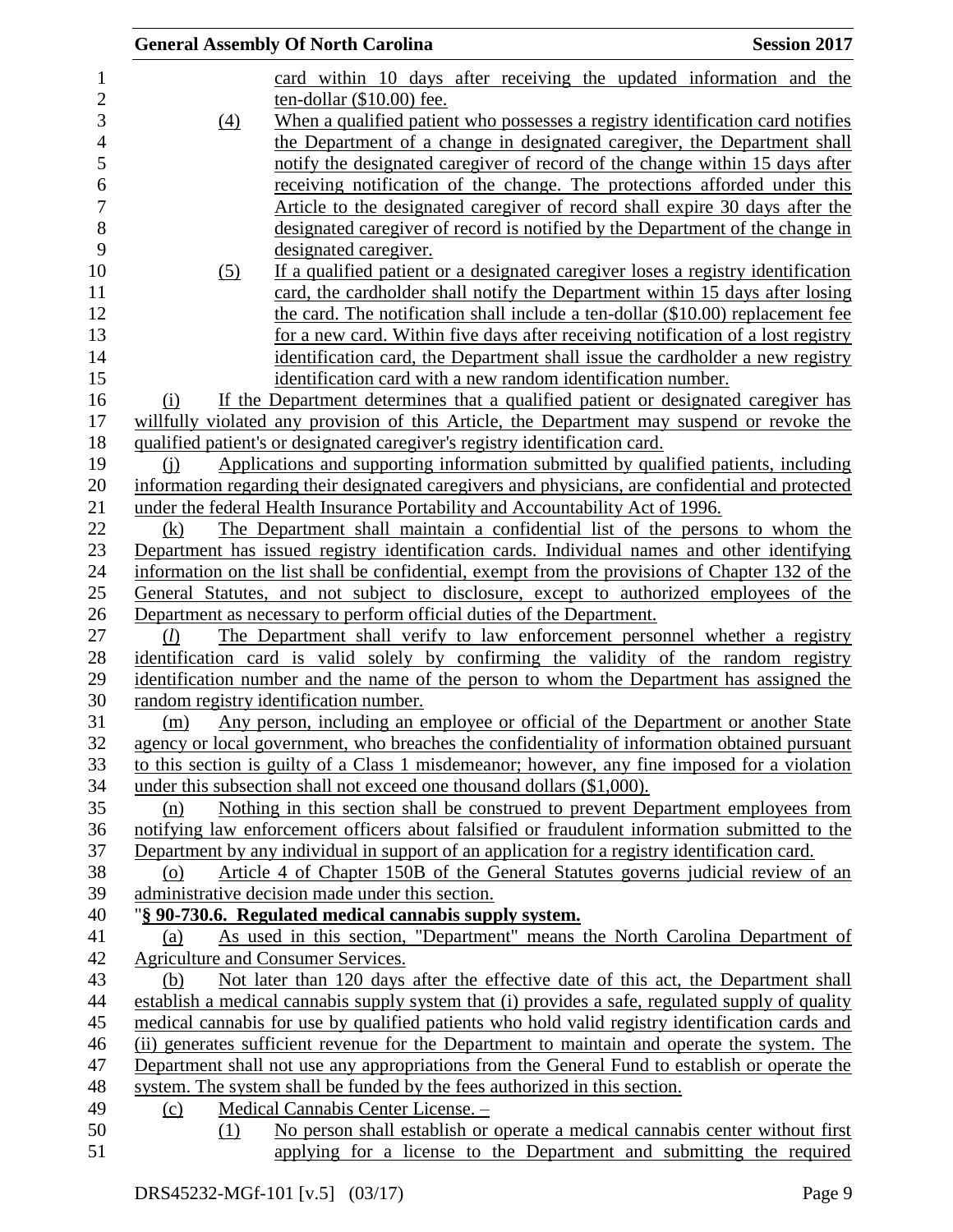|            | <b>General Assembly Of North Carolina</b><br><b>Session 2017</b>                                                                             |  |
|------------|----------------------------------------------------------------------------------------------------------------------------------------------|--|
|            | information on application forms provided by the Department. The                                                                             |  |
|            | application form shall require at least all of the following:                                                                                |  |
|            | The applicant's name and any name the applicant will use in the<br>$\underline{a}$ .                                                         |  |
|            | operation of a medical cannabis center.                                                                                                      |  |
|            | The address of any property the applicant will use to possess, deliver,<br><u>b.</u>                                                         |  |
|            | transport, dispense, or distribute cannabis.                                                                                                 |  |
|            | The name, address, and date of birth of each principal officer and<br>$\underline{c}$ .                                                      |  |
|            | board member of the medical cannabis center.                                                                                                 |  |
|            | The name, address, and date of birth of each employee of the medical<br><u>d.</u>                                                            |  |
|            | cannabis center.                                                                                                                             |  |
|            | For first-year licensees, a nonrefundable license fee in the amount of                                                                       |  |
|            | <u>e.</u><br>five thousand dollars (\$5,000).                                                                                                |  |
|            | <u>f.</u><br>For licensees seeking license renewal, a nonrefundable renewal fee in                                                           |  |
|            | an amount not less than five thousand dollars (\$5,000), as specified                                                                        |  |
|            | in rules adopted pursuant to subsection (s) of this section.                                                                                 |  |
|            | Proof of North Carolina residency for each principal officer, board                                                                          |  |
|            | $g_{\cdot}$<br>member, and employee of the medical cannabis center.                                                                          |  |
|            |                                                                                                                                              |  |
|            | <u>h.</u><br>Any other information the Department considers necessary to ensure                                                              |  |
|            | compliance with the terms of this Article.<br>Unless suspended or revoked, a medical cannabis center license is valid for a                  |  |
| (2)        |                                                                                                                                              |  |
|            | period not to exceed 12 months from the date of issuance.<br>A licensee shall apply for renewal, as necessary, at least 30 days prior to the |  |
| (3)        |                                                                                                                                              |  |
|            | expiration of a current license.                                                                                                             |  |
| (4)        | No later than 30 days after issuing or renewing a license under this                                                                         |  |
|            | subsection, the Department shall issue a medical cannabis center registry                                                                    |  |
|            | identification card to each director and employee listed on the application or                                                               |  |
|            | renewal form upon receipt of a ten-dollar (\$10.00) fee per cardholder.                                                                      |  |
| (5)        | A licensee shall notify the Department of any change in the information                                                                      |  |
|            | submitted on the license application or renewal form within 30 days after the                                                                |  |
|            | change.                                                                                                                                      |  |
| (6)        | A medical cannabis center licensee may do all of the following:                                                                              |  |
|            | Sell cannabis, cannabis-infused products, cannabis plants, cannabis<br>a.                                                                    |  |
|            | seeds, cultivation equipment, and related supplies and educational                                                                           |  |
|            | materials only to registry identification cardholders.                                                                                       |  |
|            | Contract with a producer to sell live plants on the premises of the<br><u>b.</u>                                                             |  |
|            | medical cannabis center to registry identification cardholders.                                                                              |  |
|            | Assist registry identification cardholders with other products and<br>$\underline{c}$ .                                                      |  |
|            | services, including equipment, supplies, and educational materials.                                                                          |  |
| <u>(7)</u> | A medical cannabis center licensee shall not cultivate cannabis unless                                                                       |  |
|            | separately licensed as a producer of medical cannabis under subsection (c) of                                                                |  |
|            | this section.                                                                                                                                |  |
| (8)        | A medical cannabis center licensee and its directors, agents, and employees                                                                  |  |
|            | are exempt from the criminal laws of this State for possession, production,                                                                  |  |
|            | delivery, or transportation of cannabis, or aiding and abetting another in the                                                               |  |
|            | possession, production, delivery, or transportation of cannabis, or any other                                                                |  |
|            | criminal offense in which possession, production, delivery, or transportation                                                                |  |
|            | of cannabis is an element if the medical cannabis center and the directors,                                                                  |  |
|            | agents, and employees of the medical cannabis center are in substantial                                                                      |  |
|            | compliance with this section and the applicable rules adopted by the                                                                         |  |
|            | Department for regulating medical cannabis centers.                                                                                          |  |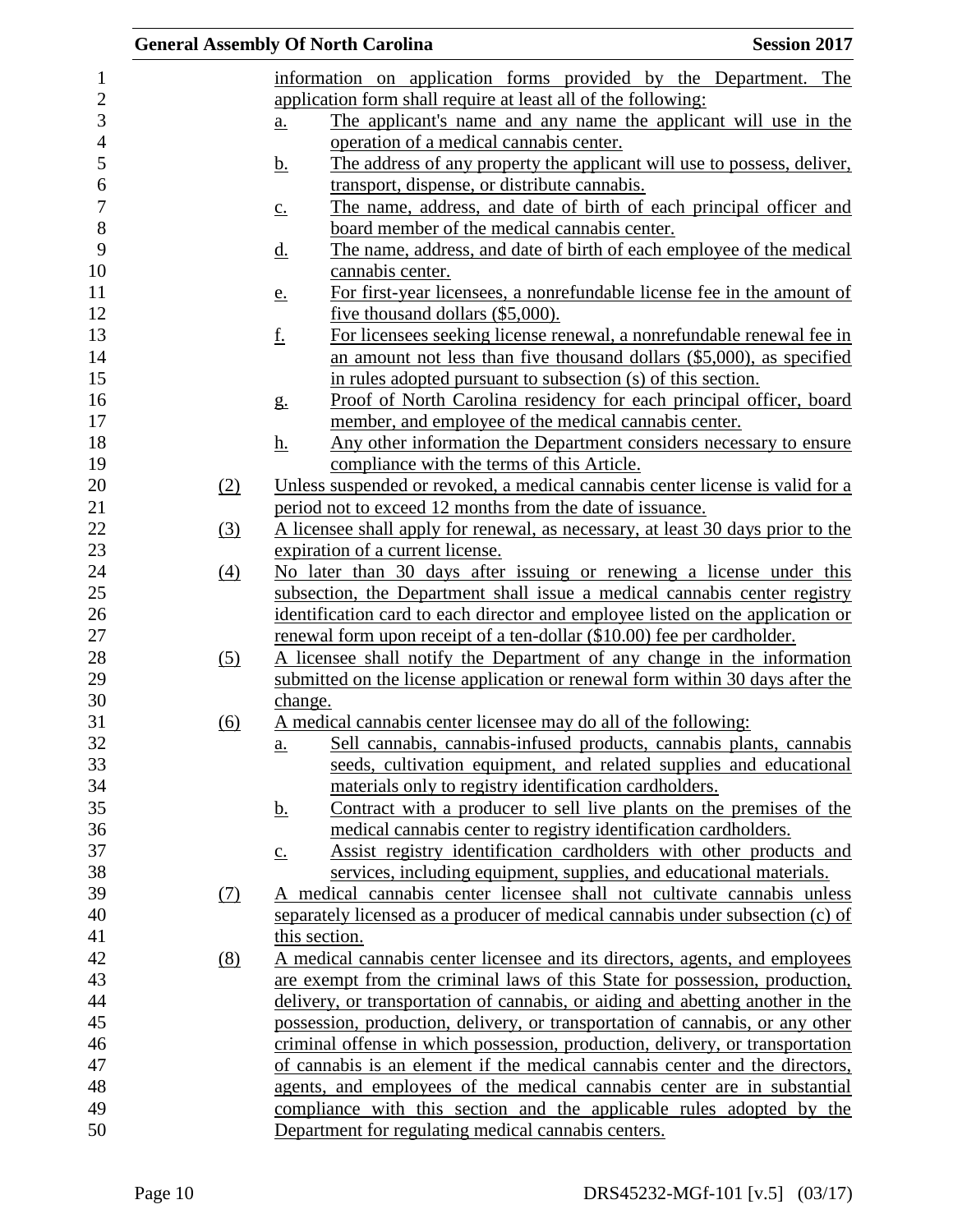|            |     | <b>General Assembly Of North Carolina</b> |                                                                                                                       | <b>Session 2017</b> |
|------------|-----|-------------------------------------------|-----------------------------------------------------------------------------------------------------------------------|---------------------|
|            | (9) |                                           | The records of a licensed medical cannabis center are subject to the same                                             |                     |
|            |     |                                           | restrictions imposed on pharmacy records pursuant to G.S. 90-85.36.                                                   |                     |
|            |     |                                           | G.S. 90-85.36 shall apply to each medical cannabis center as if it were a                                             |                     |
|            |     |                                           | pharmacy regulated under Article 4A of Chapter 90 of the General Statutes.                                            |                     |
| (d)        |     |                                           | Producer of Medical Cannabis License. -                                                                               |                     |
|            | (1) |                                           | No person shall cultivate cannabis for sale to a licensed medical cannabis                                            |                     |
|            |     |                                           | center without first applying for a license to the Department and submitting                                          |                     |
|            |     |                                           | the required information on application forms provided by the Department.                                             |                     |
|            |     |                                           | The application form shall require at least all of the following:                                                     |                     |
|            |     | <u>a.</u>                                 | The name of the person responsible for the medical cannabis                                                           |                     |
|            |     |                                           | production site and the name of each individual employed by that                                                      |                     |
|            |     | person.                                   |                                                                                                                       |                     |
|            |     | <u>b.</u>                                 | The address of each property, location, or premises used or proposed                                                  |                     |
|            |     |                                           | for use by the producer to produce cannabis.                                                                          |                     |
|            |     | $\underline{c}$ .                         | The name, address, and date of birth of each principal officer and                                                    |                     |
|            |     |                                           | board member of the producer.                                                                                         |                     |
|            |     | <u>d.</u>                                 | The name, address, and date of birth of each employee of the                                                          |                     |
|            |     |                                           | producer.                                                                                                             |                     |
|            |     | e.                                        | For first-year licensees, a nonrefundable license fee in the amount of                                                |                     |
|            |     |                                           | five thousand dollars (\$5,000).                                                                                      |                     |
|            |     | <u>f.</u>                                 | For licensees seeking license renewal, a nonrefundable renewal fee in                                                 |                     |
|            |     |                                           | an amount not less than five thousand dollars (\$5,000), as specified                                                 |                     |
|            |     |                                           | in the rules adopted pursuant to subsection (s) of this section.                                                      |                     |
|            |     | g <sub>1</sub>                            | Proof of North Carolina residency for each producer of medical                                                        |                     |
|            |     |                                           | cannabis and each employee of the producer.                                                                           |                     |
|            |     | <u>h.</u>                                 | Proof that the producer of medical cannabis and each of the<br>producer's employees has attained the age of 21 years. |                     |
|            |     | <u>i.</u>                                 | Any other information the Department considers necessary to ensure                                                    |                     |
|            |     |                                           | compliance with this Article.                                                                                         |                     |
|            | (2) |                                           | Unless suspended or revoked, a producer of medical cannabis license is valid                                          |                     |
|            |     |                                           | for a period not to exceed 12 months from the date of issuance.                                                       |                     |
|            | (3) |                                           | A licensee shall notify the Department of any change in the information                                               |                     |
|            |     |                                           | submitted on the application form within 30 days after the change.                                                    |                     |
|            | (4) |                                           | A licensee shall apply for renewal, as necessary, at least 30 days prior to the                                       |                     |
|            |     |                                           | expiration of a current license.                                                                                      |                     |
|            | (5) |                                           | Not later than 30 days after issuing or renewing a producer of medical                                                |                     |
|            |     |                                           | cannabis license, the Department shall issue a producer of medical cannabis                                           |                     |
|            |     |                                           | registry identification card to the producer and to each of the producer's                                            |                     |
|            |     |                                           | employees upon payment of a fee of ten dollars (\$10.00) per cardholder.                                              |                     |
|            | (6) |                                           | The Department shall issue a medical cannabis production site card to each                                            |                     |
|            |     |                                           | licensed producer of medical cannabis for each property, location, or                                                 |                     |
|            |     |                                           | premises approved for cannabis production under this section. The card shall                                          |                     |
|            |     |                                           | be posted conspicuously at the medical cannabis production site.                                                      |                     |
| <u>(e)</u> |     |                                           | Producer of Cannabis-Infused Products License. -                                                                      |                     |
|            | (1) |                                           | No person shall establish or operate a business to produce cannabis-infused                                           |                     |
|            |     |                                           | products without first applying for a license to the Department and                                                   |                     |
|            |     |                                           | submitting the required information on application forms provided by the                                              |                     |
|            |     |                                           | Department. The application form shall require at least all of the following:                                         |                     |
|            |     | a.                                        | The name of the person or entity responsible for the cannabis                                                         |                     |
|            |     |                                           | production site and any employee of that person or entity.                                                            |                     |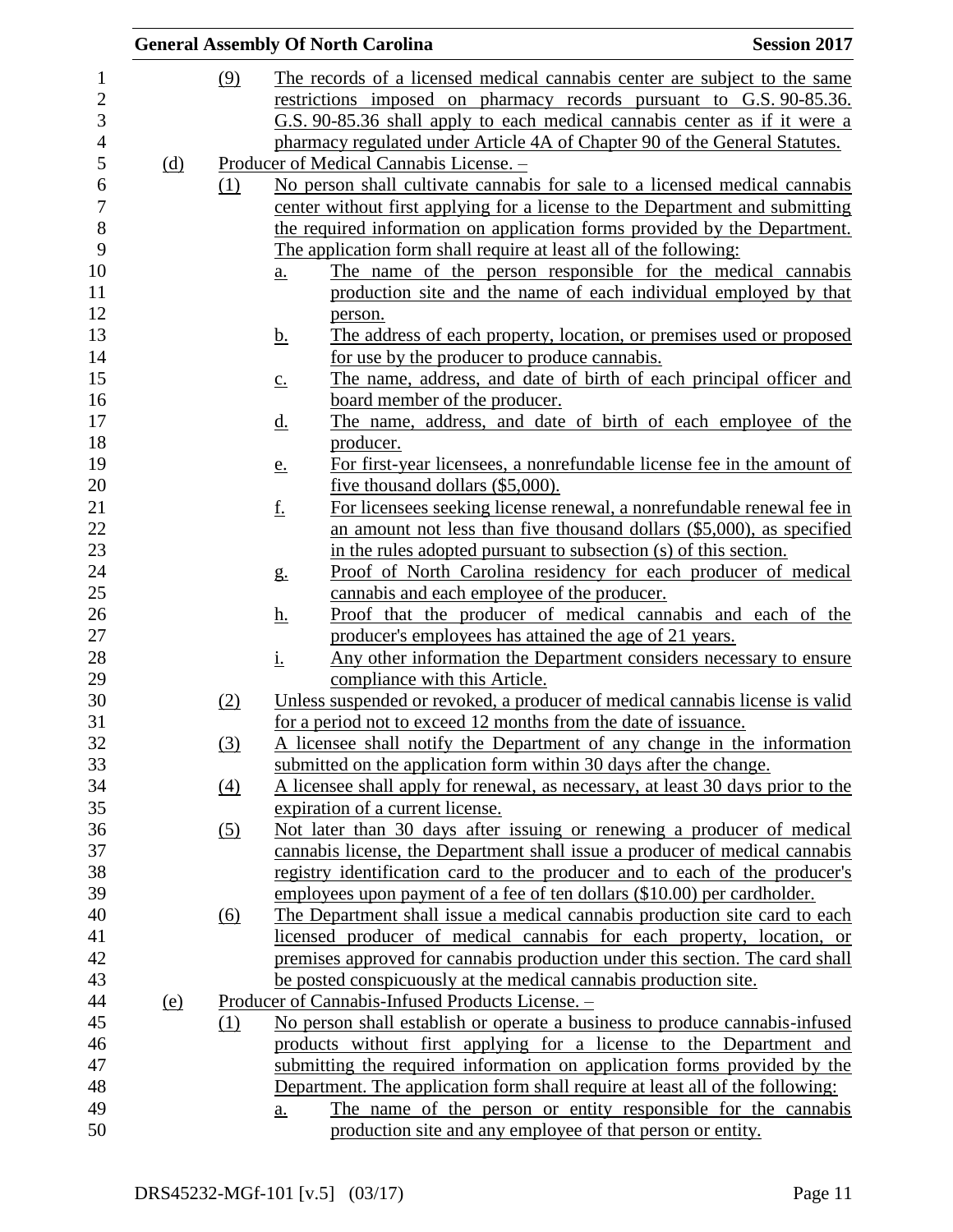|                               | <b>General Assembly Of North Carolina</b>                                                                                                          | <b>Session 2017</b> |
|-------------------------------|----------------------------------------------------------------------------------------------------------------------------------------------------|---------------------|
|                               | <u>b.</u><br>The address of each property, location, or premises used or proposed                                                                  |                     |
|                               | for use by the producer of cannabis-infused products to produce                                                                                    |                     |
|                               | cannabis and cannabis-infused products.                                                                                                            |                     |
|                               | The name, address, and date of birth of each principal officer and<br>$\underline{c}$ .                                                            |                     |
|                               | board member of the producer of cannabis-infused products.                                                                                         |                     |
|                               | The name, address, and date of birth of each employee of the<br><u>d.</u>                                                                          |                     |
|                               | producer of cannabis-infused products.                                                                                                             |                     |
|                               | For first-year licensees, a nonrefundable license fee in the amount of<br><u>e.</u>                                                                |                     |
|                               | five thousand dollars (\$5,000).                                                                                                                   |                     |
|                               | <u>f.</u><br>For licensees seeking license renewal, a nonrefundable fee in an                                                                      |                     |
|                               | amount not less than five thousand dollars (\$5,000), as specified in                                                                              |                     |
|                               | <u>rules</u> adopted pursuant to subsection (s) of this section.                                                                                   |                     |
|                               | Proof of North Carolina residency for the producer of<br>g <sub>1</sub>                                                                            |                     |
|                               | cannabis-infused products and each of the producer's employees.                                                                                    |                     |
|                               | Proof that the producer of cannabis-infused products and each of the<br><u>h.</u>                                                                  |                     |
|                               | producer's employees has attained the age of 21 years.                                                                                             |                     |
|                               | <u>i.</u><br>Any other information the Department considers necessary to ensure                                                                    |                     |
|                               | compliance with the terms of this Article.                                                                                                         |                     |
| (2)                           | Unless suspended or revoked, a license to produce cannabis-infused products                                                                        |                     |
|                               | is valid for a period not to exceed 12 months from the date of issuance.                                                                           |                     |
| (3)                           | A licensee shall notify the Department of any change in the information                                                                            |                     |
|                               | submitted on the application form within 30 days after the change.                                                                                 |                     |
| (4)                           | A licensee shall apply for renewal, as necessary, at least 30 days prior to the                                                                    |                     |
|                               | expiration of a current license.                                                                                                                   |                     |
| (5)                           | Not later than 30 days after issuing or renewing a license to produce                                                                              |                     |
|                               | cannabis-infused products, the Department shall issue a registry                                                                                   |                     |
|                               | identification card to the licensed producer of cannabis-infused products and                                                                      |                     |
|                               | to each of the producer's employees upon payment of a fee of ten dollars                                                                           |                     |
|                               | $($10.00)$ per cardholder.                                                                                                                         |                     |
| (6)                           | The Department shall issue a medical cannabis production site card to each                                                                         |                     |
|                               | producer of cannabis-infused products for each property, location, or                                                                              |                     |
|                               | premises approved for production of cannabis-infused products under this                                                                           |                     |
|                               | section. The card shall be conspicuously posted at the location of the                                                                             |                     |
|                               | medical cannabis production site.                                                                                                                  |                     |
| (f)                           | Permissible Sales Transactions. - All cannabis sold through the regulated medical                                                                  |                     |
|                               | cannabis supply system established under this section shall be subject to the following                                                            |                     |
| limitations and requirements: | Only persons licensed as a medical cannabis center under subsection (b) of                                                                         |                     |
| (1)                           | this section are authorized to sell cannabis or cannabis-infused products to                                                                       |                     |
|                               | qualified patients or designated caregivers through the system.                                                                                    |                     |
| (2)                           | Only persons licensed as a producer of medical cannabis under subsection                                                                           |                     |
|                               | (c) of this section or a producer of cannabis-infused products under                                                                               |                     |
|                               | subsection (d) of this section are authorized to produce cannabis for sale to                                                                      |                     |
|                               | licensed medical cannabis centers through the system.                                                                                              |                     |
| (3)                           | A licensed medical cannabis center shall not sell cannabis, cannabis-infused                                                                       |                     |
|                               | products, cannabis plants, cannabis seeds, cultivation equipment, and related                                                                      |                     |
|                               | supplies and educational materials to any person other than a qualified                                                                            |                     |
|                               |                                                                                                                                                    |                     |
|                               |                                                                                                                                                    |                     |
|                               | patient or designated caregiver.                                                                                                                   |                     |
| (4)                           | A licensed producer of medical cannabis shall not sell cannabis, cannabis<br>plants, or cannabis seeds to any person other than a licensed medical |                     |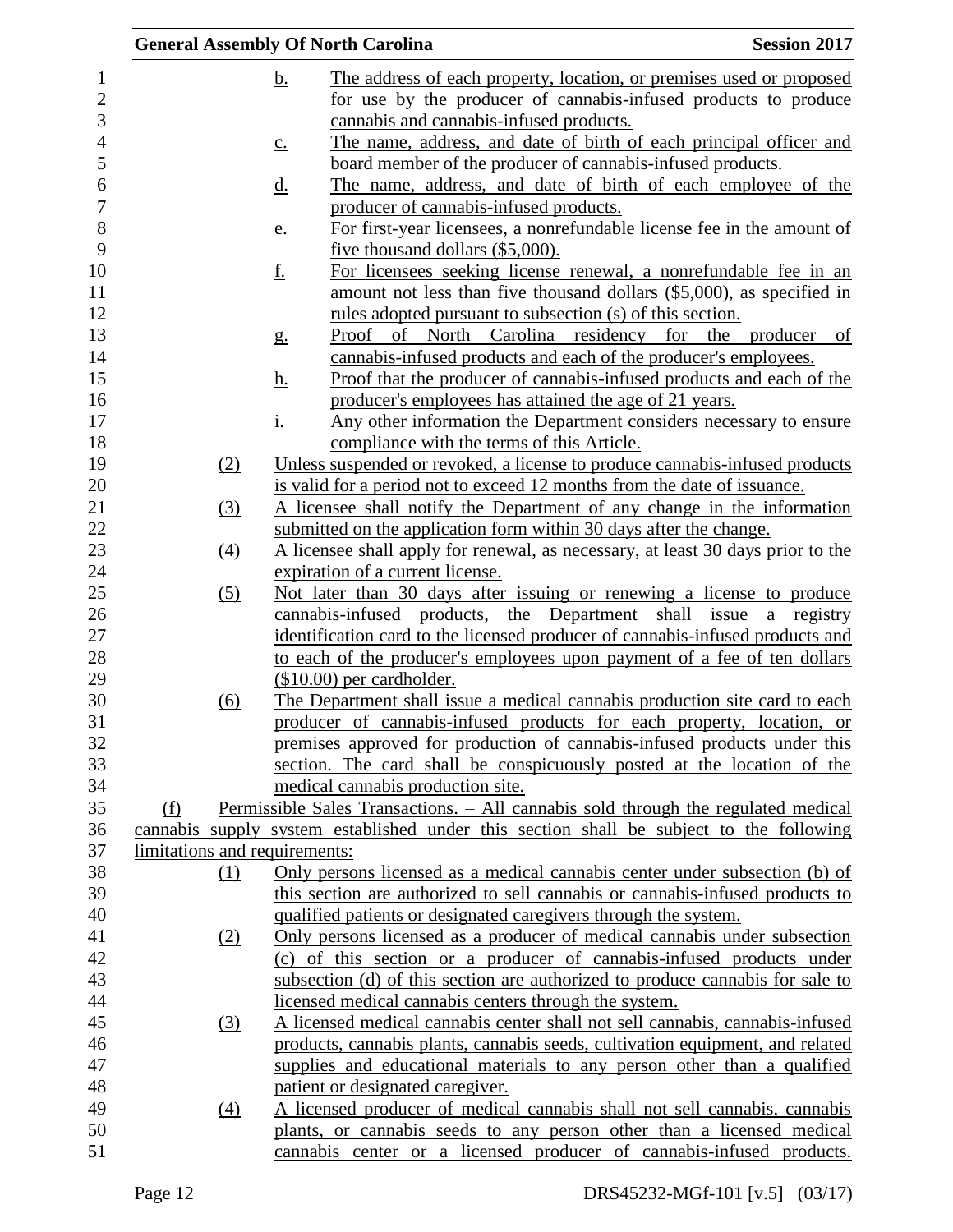|                |          |                  | <b>General Assembly Of North Carolina</b>                                                         | <b>Session 2017</b> |
|----------------|----------|------------------|---------------------------------------------------------------------------------------------------|---------------------|
| 1              |          |                  | However, a licensed producer of medical cannabis may transfer for no                              |                     |
| $\overline{c}$ |          |                  | consideration cannabis, cannabis plants, or cannabis seeds to any qualified                       |                     |
| 3              |          |                  | patient or designated caregiver.                                                                  |                     |
| $\overline{4}$ |          | (5)              | A producer of cannabis-infused products shall not sell cannabis-infused                           |                     |
| 5              |          |                  | products for resale to any person other than a licensed medical cannabis                          |                     |
| 6              |          |                  | center.                                                                                           |                     |
| 7              |          | (6)              | A medical cannabis center, producer of medical cannabis, or producer of                           |                     |
| 8              |          |                  | cannabis-infused products shall not sell to any registry identification                           |                     |
| 9              |          |                  | cardholder cannabis or cannabis plants in an amount that exceeds an                               |                     |
| 10             |          |                  | adequate supply.                                                                                  |                     |
| 11             | $\Omega$ |                  | <u>Exemption From Criminal Laws. – A medical cannabis center, producer of medical</u>             |                     |
| 12             |          |                  | cannabis, or producer of cannabis-infused products with a valid license for that function is      |                     |
| 13             |          |                  | exempt from the criminal laws of this State for possession, production, delivery, or              |                     |
| 14             |          |                  | transportation of cannabis, or aiding and abetting another in the possession, production,         |                     |
| 15             |          |                  | delivery, or transportation of cannabis, or any other criminal offense in which possession,       |                     |
| 16             |          |                  | production, delivery, or transportation of cannabis is an element if the medical cannabis center, |                     |
| 17             |          |                  | producer of medical cannabis, or producer of cannabis-infused products is in substantial          |                     |
| 18             |          |                  | compliance with this section and any rules adopted under this section.                            |                     |
| 19             | (h)      |                  | Loss of Exemption From Criminal Laws. $-$ A person who is not a qualified patient                 |                     |
| 20             |          |                  | or licensed caregiver but who is otherwise authorized to possess, produce, deliver, or transport  |                     |
| 21             |          |                  | cannabis for medical use pursuant to this Article ceases to be exempt as provided in subsection   |                     |
| 22             |          |                  | $(g)$ of this section upon committing any of the following acts:                                  |                     |
| 23             |          | (1)              | Driving while impaired by cannabis, provided that the person shall not be                         |                     |
| 24             |          |                  | considered to be impaired solely for having cannabis metabolities in his or                       |                     |
| 25             |          |                  | her system.                                                                                       |                     |
| 26             |          | (2)              | Delivering cannabis to any individual who the person knows is not a registry                      |                     |
| 27             |          |                  | identification cardholder or qualified patient.                                                   |                     |
| 28             |          | (3)              | Manufacturing or distributing cannabis at an address not registered with the                      |                     |
| 29             |          |                  | Department.                                                                                       |                     |
| 30             |          | (4)              | Failing to report transfer of cannabis authorized under this section to the                       |                     |
| 31             |          |                  | Department.                                                                                       |                     |
| 32             | $\Omega$ |                  | Monthly Fees and Reporting. $-$                                                                   |                     |
| 33             |          | (1)              | Each medical cannabis center, producer of medical cannabis, and producer                          |                     |
| 34             |          |                  | of cannabis-infused products licensed under this section shall submit                             |                     |
| 35             |          |                  | quarterly reports to the Department on all financial transactions, including,                     |                     |
| 36             |          |                  | but not limited to, sales and purchases of cannabis and cannabis-infused                          |                     |
| 37             |          |                  | products, and transfers of cannabis and cannabis-infused products for no                          |                     |
| 38             |          |                  | consideration.                                                                                    |                     |
| 39             |          | (2)              | Each medical cannabis center licensed and operating under this section shall                      |                     |
| 40             |          |                  | pay to the Department monthly fees equal to ten percent (10%) of the                              |                     |
| 41             |          |                  | medical cannabis center's gross revenue derived from the sale of cannabis                         |                     |
| 42             |          |                  | and cannabis-infused products.                                                                    |                     |
| 43             |          | (3)              | Each producer of medical cannabis or cannabis-infused products producer                           |                     |
| 44             |          |                  | licensed and operating under this section shall pay to the Department                             |                     |
| 45             |          |                  | monthly fees equal to ten percent (10%) of the producer's gross revenue                           |                     |
| 46             |          |                  | derived from the sale of cannabis and cannabis-infused products.                                  |                     |
| 47             |          | $\left(4\right)$ | Each person who (i) holds a medical cannabis center license and either a                          |                     |
| 48             |          |                  | producer of medical cannabis license or cannabis-infused products producer                        |                     |
| 49             |          |                  | license, or both, and (ii) operates both a retail medical cannabis center and                     |                     |
| 50             |          |                  | one or more production sites shall pay to the Department monthly fees equal                       |                     |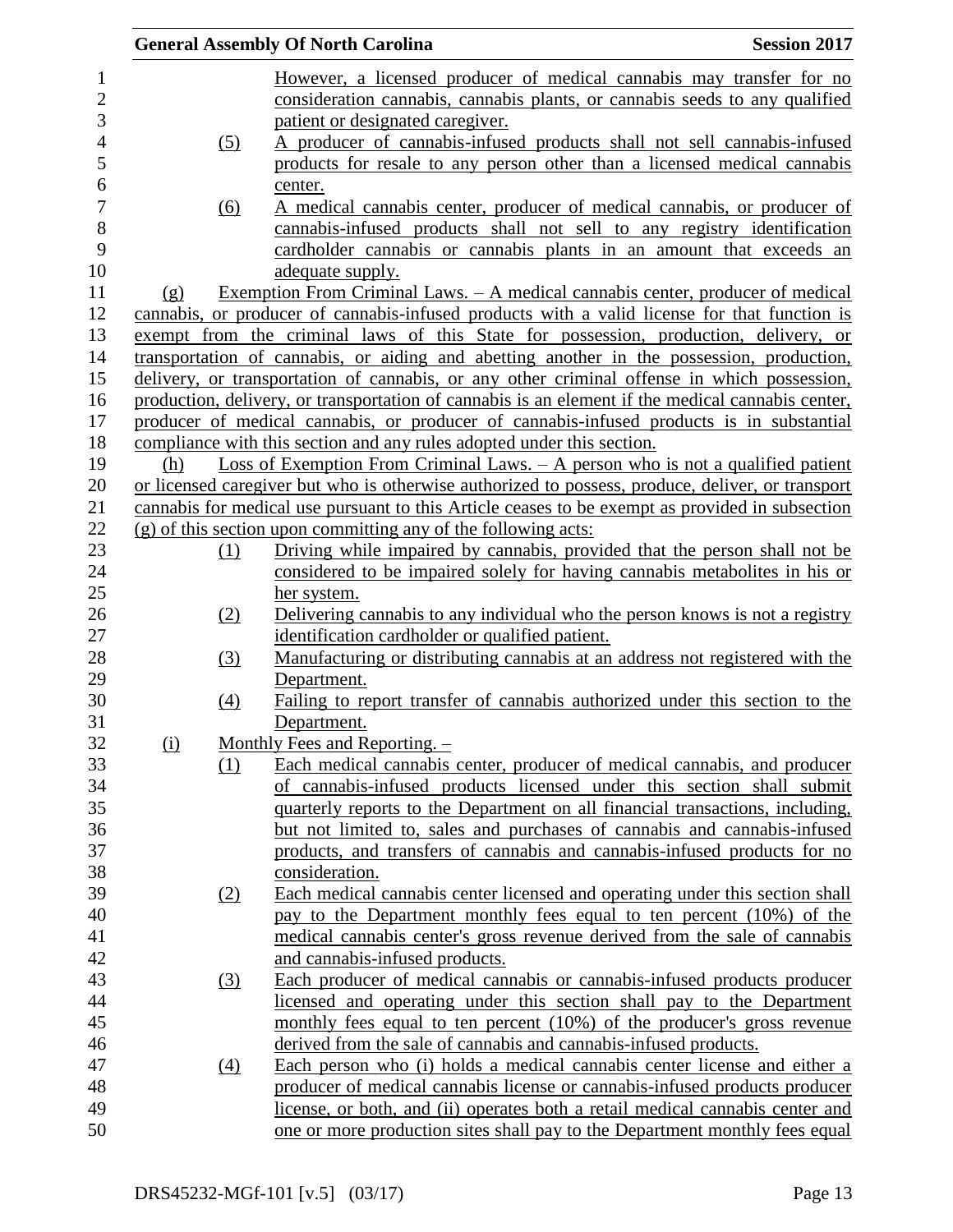| <b>General Assembly Of North Carolina</b> |                                                                                                  | <b>Session 2017</b> |
|-------------------------------------------|--------------------------------------------------------------------------------------------------|---------------------|
|                                           | to fifteen percent (15%) of that person's gross revenue derived from retail                      |                     |
|                                           | sales of cannabis and cannabis-infused products produced by that person.                         |                     |
| (5)                                       | Nothing in this subsection shall be construed to exempt persons licensed                         |                     |
|                                           | under this section from the reporting or remittance of sales tax for any                         |                     |
|                                           | transaction upon which a sales tax may be levied.                                                |                     |
| $\Omega$                                  | The Department shall use system revenues from license fees and monthly gross                     |                     |
|                                           | revenue fees to fund, in the following order of priority:                                        |                     |
| (1)                                       | Costs associated with establishing and operating the regulated medical                           |                     |
|                                           | cannabis supply system established under this section.                                           |                     |
| (2)                                       | The registry system established under G.S. 90-730.5.                                             |                     |
| (3)                                       | The medical cannabis research program established under G.S. 90-730.9.                           |                     |
| (4)                                       | Other Department programs.                                                                       |                     |
| (k)                                       | Disqualifications for Licensure. – The Department shall not issue a license                      |                     |
|                                           | authorized by this section to any of the following persons:                                      |                     |
| <u>(1)</u>                                | A person who has not paid the appropriate license or license renewal fee.                        |                     |
| (2)                                       | An individual who is less than 21 years of age.                                                  |                     |
| (3)                                       | A person who has served a sentence for any of the following felonies in the                      |                     |
|                                           | five years immediately preceding the date of license application: any Class                      |                     |
|                                           | A through E felony; any felony that includes assault as an essential element                     |                     |
|                                           | of the offense; any felony under Article 14 (Burglary and Housebreakings)                        |                     |
|                                           | of Chapter 14 of the General Statutes; any felony under Article 16                               |                     |
|                                           | (Larceny), Article 16A (Organized Retail Theft), Article 17 (Robbery),                           |                     |
|                                           | Article 18 (Embezzlement), Article 19 (False Pretenses and Cheats), Article                      |                     |
|                                           | 19A (Obtaining Property or Services by False or Fraudulent Use of Credit                         |                     |
|                                           | Device or Other Means), Article 19B (Financial Transaction Card Crime                            |                     |
|                                           | Act), or Article 19C (Identity Theft) of Chapter 14 of the General Statutes.                     |                     |
|                                           | In order to ensure compliance with this subdivision, the Department shall                        |                     |
|                                           | conduct a criminal history record check of any person whose name is                              |                     |
|                                           | submitted on an application as the director or an employee of the medical                        |                     |
|                                           | cannabis center or as a producer or employee of a producer.                                      |                     |
| (4)                                       | A person who at any time has been convicted of a felony violation for                            |                     |
|                                           | manufacturing, selling, delivering, or possessing with intent to manufacture,                    |                     |
|                                           | sell, deliver, or possess a Schedule I or II controlled substance in violation of                |                     |
|                                           | $G.S. 90-95(b)(1)$ . In order to ensure compliance with this subdivision, the                    |                     |
|                                           | Department shall conduct a criminal history record check of any person                           |                     |
|                                           | whose name is submitted on an application as the director or an employee of                      |                     |
|                                           | the medical cannabis center or as a producer or employee of a producer.                          |                     |
| (5)                                       | Except as otherwise provided in this subdivision, a person who has not been                      |                     |
|                                           | a resident of North Carolina for at least two years prior to the date of the                     |                     |
|                                           | license application. A person who submits an application for licensure                           |                     |
|                                           | pursuant to this section within 180 days after the effective date of this                        |                     |
|                                           | Article is not subject to this residency requirement if the person was a                         |                     |
|                                           | resident of North Carolina for at least 180 days prior to the effective date of                  |                     |
|                                           | this Article.                                                                                    |                     |
| (l)                                       | Inspection. – The Department may inspect the premises of any person seeking or                   |                     |
|                                           | holding licensure as a medical cannabis center or a licensed producer of medical cannabis        |                     |
|                                           | solely to determine compliance with this Article.                                                |                     |
| (m)                                       | License Suspension or Revocation. - The Department may suspend or revoke a                       |                     |
|                                           | license issued pursuant to this section if the Department determines that the licensee is not in |                     |
|                                           | substantial compliance with this section or the rules adopted by the North Carolina Medical      |                     |
|                                           | Care Commission under subsection (r) of this section. The Department shall notify a licensee at  |                     |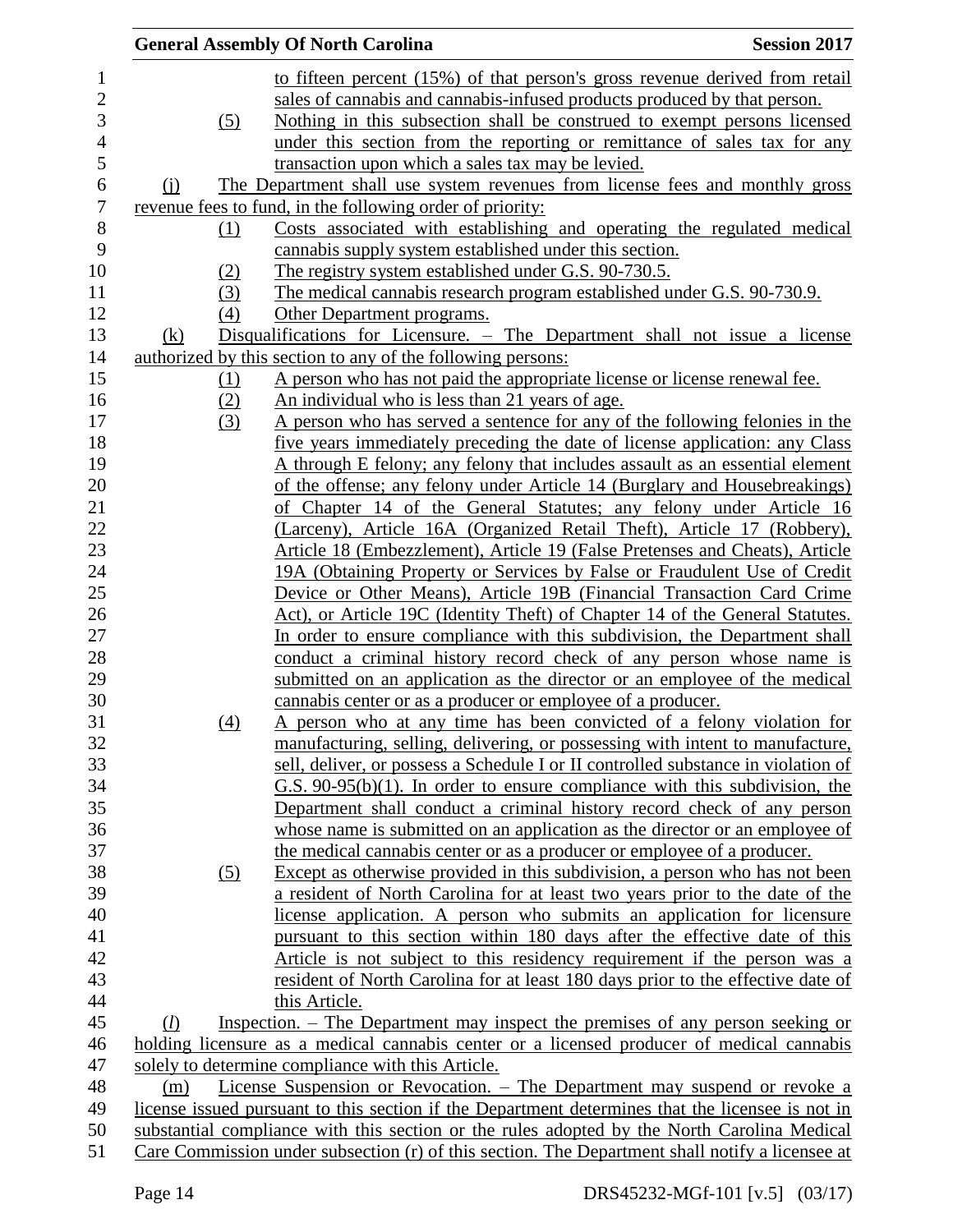# **General Assembly Of North Carolina Session 2017**

| 1                | least 14 days in advance of a proposed suspension or revocation, including the reasons for the                       |  |  |  |
|------------------|----------------------------------------------------------------------------------------------------------------------|--|--|--|
| $\overline{c}$   | suspension or revocation and any possible remedial options available to the licensee. The                            |  |  |  |
| 3                | Department shall not suspend or revoke a license without conducting an investigation and                             |  |  |  |
| $\overline{4}$   | providing the licensee an opportunity for a public hearing, at which the licensee shall be                           |  |  |  |
| 5                | afforded an opportunity to be heard. The Department has the power to administer oaths and                            |  |  |  |
| 6                | issue subpoenas to require the presence of persons and the production of papers, books, and                          |  |  |  |
| $\boldsymbol{7}$ | records necessary to conduct a suspension or revocation hearing.                                                     |  |  |  |
| $8\,$            | The Department shall maintain a confidential list of the persons to whom the<br>(n)                                  |  |  |  |
| 9                | Department has issued a license pursuant to subsection $(b)$ , $(c)$ , or $(d)$ of this section. Individual          |  |  |  |
| 10               | names and other identifying information on the list shall be confidential, exempt from the                           |  |  |  |
| 11               | provisions of Chapter 132 of the General Statutes, and not subject to disclosure, except to                          |  |  |  |
| 12               | authorized employees of the Department as necessary to perform official duties of the                                |  |  |  |
| 13               | Department.                                                                                                          |  |  |  |
| 14               | The Department shall verify to law enforcement personnel whether a license is valid<br>$\circ$                       |  |  |  |
| 15               | solely by confirming the validity of the license number and the name of the person to whom the                       |  |  |  |
| 16               | Department has issued the license number.                                                                            |  |  |  |
| 17               | Any person, including an employee or official of the Department or another State<br>(p)                              |  |  |  |
| 18               | agency or local government, who breaches the confidentiality of information obtained pursuant                        |  |  |  |
| 19               | to subsection (c), (d), or (e) of this section is guilty of a Class 1 misdemeanor; however, any                      |  |  |  |
| 20               | fine imposed for a violation under this subsection shall not exceed one thousand dollars                             |  |  |  |
| 21               | (\$1,000).                                                                                                           |  |  |  |
| 22               | Nothing in this section shall be construed to prevent Department employees from<br>(q)                               |  |  |  |
| 23               | notifying law enforcement officers about falsified or fraudulent information submitted to the                        |  |  |  |
| 24               | Department by any person in support of an application for a license authorized by subsection                         |  |  |  |
| 25               | $(c)$ , $(d)$ , or $(e)$ of this section.                                                                            |  |  |  |
| 26               | A person licensed under subsection (c), (d), or (e) of this section shall be granted the<br>(r)                      |  |  |  |
| 27               | full legal protections provided in this section as long as the person is in possession of a valid                    |  |  |  |
| 28               | license. If the person is not in possession of a valid license, the person shall be given a                          |  |  |  |
| 29               | reasonable period of time to produce the license before the initiation of any arrest, criminal                       |  |  |  |
| 30               | charges, or other penalties.                                                                                         |  |  |  |
| 31               | Rules. – Not later than 120 days after the effective date of this act, the North<br>(s)                              |  |  |  |
| 32               | Carolina Medical Care Commission shall adopt rules to implement the provisions of this                               |  |  |  |
| 33               | section. The rules shall do all of the following:                                                                    |  |  |  |
| 34               | Establish requirements for the issuance of registry identification cards to<br>(1)                                   |  |  |  |
| 35               | qualified patients and designated caregivers, which shall include at least all                                       |  |  |  |
| 36               | of the following:                                                                                                    |  |  |  |
| 37<br>38         | Written certification, as defined in G.S. 90-730.1.<br><u>a.</u>                                                     |  |  |  |
| 39               | An application or renewal fee.<br><u>b.</u><br>The name, address, and date of birth of the qualified patient, except |  |  |  |
| 40               | $\underline{c}$ .<br>that if a qualified patient is homeless, no address is required.                                |  |  |  |
| 41               | The name, address, and telephone number of the qualified patient's                                                   |  |  |  |
| 42               | <u>d.</u><br>physician.                                                                                              |  |  |  |
| 43               | The name, address, and date of birth of each of the qualified patient's                                              |  |  |  |
| 44               | <u>e.</u><br>designated caregivers, if any.                                                                          |  |  |  |
| 45               | Establish qualifications and requirements for licensure of medical cannabis<br>(2)                                   |  |  |  |
| 46               | centers, producers of medical cannabis, and producers of cannabis-infused                                            |  |  |  |
| 47               | products.                                                                                                            |  |  |  |
| 48               | Establish civil penalties for minor violations of the provisions of this section.<br>(3)                             |  |  |  |
| 49               | Article 4 of Chapter 150B of the General Statutes governs judicial review of an<br>(t)                               |  |  |  |
| 50               | administrative decision made under this section.                                                                     |  |  |  |
| 51               | "§ 90-730.7. Affirmative defenses.                                                                                   |  |  |  |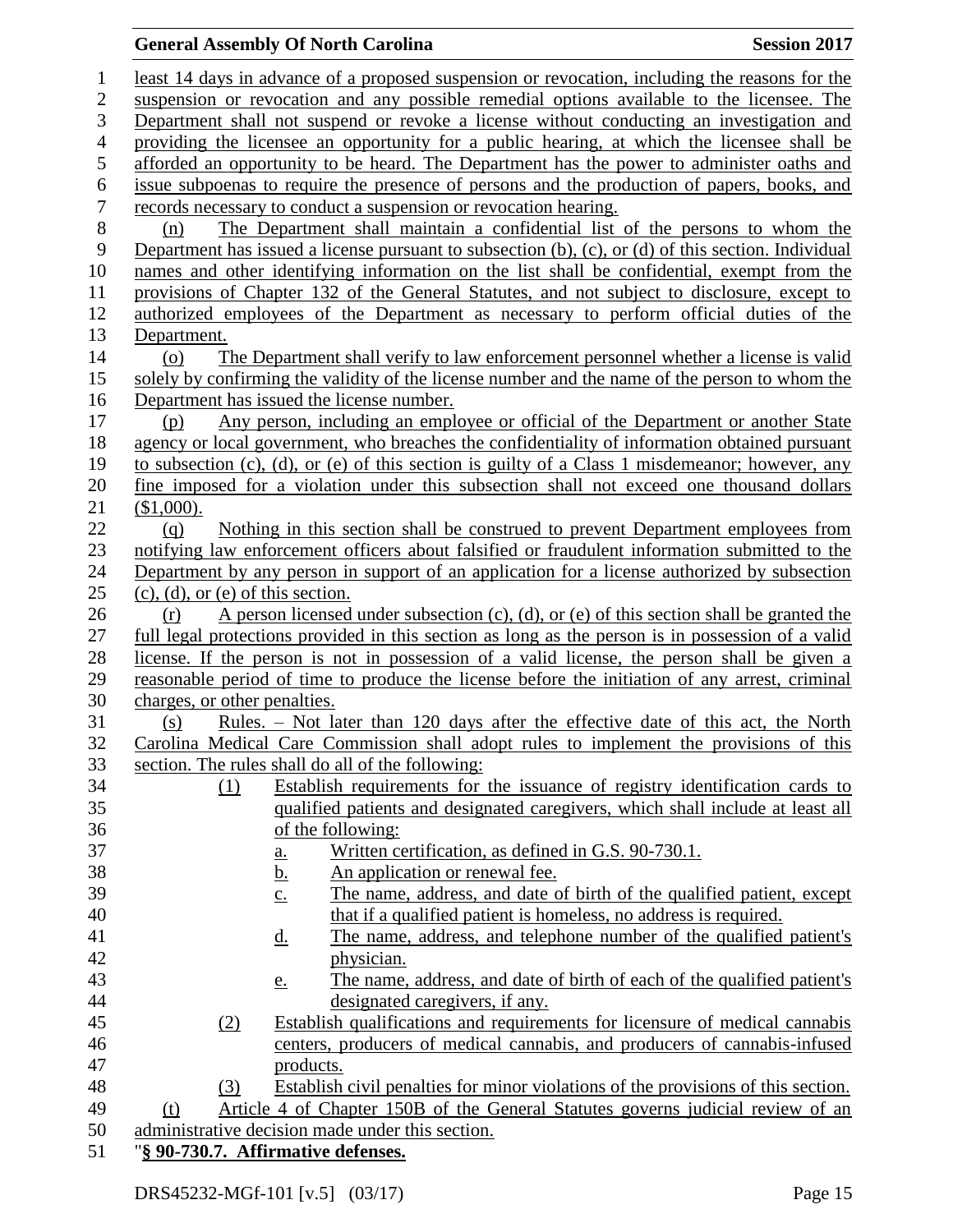|                          |                                                                                                                                                                                                   |                   | <b>General Assembly Of North Carolina</b>                                                                                                                                                            | <b>Session 2017</b>                       |
|--------------------------|---------------------------------------------------------------------------------------------------------------------------------------------------------------------------------------------------|-------------------|------------------------------------------------------------------------------------------------------------------------------------------------------------------------------------------------------|-------------------------------------------|
| $\mathbf{1}$             | <u>(a)</u>                                                                                                                                                                                        |                   | Except as otherwise provided in this section and G.S. 90-730.4, either of the                                                                                                                        |                                           |
| $\mathbf{2}$             |                                                                                                                                                                                                   |                   |                                                                                                                                                                                                      |                                           |
| 3                        | affirmative defenses set out in subdivisions $(1)$ and $(2)$ of this subsection may be used by a<br>person charged with a criminal offense of possession, delivery, or production of cannabis, or |                   |                                                                                                                                                                                                      |                                           |
| $\overline{\mathcal{A}}$ |                                                                                                                                                                                                   |                   | any other criminal offense in which possession, delivery, or production of cannabis is an                                                                                                            |                                           |
| 5                        |                                                                                                                                                                                                   |                   | element. The affirmative defenses are as follows:                                                                                                                                                    |                                           |
| 6                        | (1)                                                                                                                                                                                               |                   | The person satisfies all of the following criteria:                                                                                                                                                  |                                           |
| $\overline{7}$           |                                                                                                                                                                                                   | $\underline{a}$ . | Has been diagnosed with a chronic or debilitating medical condition                                                                                                                                  |                                           |
| $\,8\,$                  |                                                                                                                                                                                                   |                   | and has been advised by the person's attending physician that the                                                                                                                                    |                                           |
| 9                        |                                                                                                                                                                                                   |                   | medical use of cannabis may mitigate the symptoms or effects of that                                                                                                                                 |                                           |
| 10                       |                                                                                                                                                                                                   |                   | chronic or debilitating medical condition.                                                                                                                                                           |                                           |
| 11                       |                                                                                                                                                                                                   | <u>b.</u>         | Is engaged in the medical use of cannabis.                                                                                                                                                           |                                           |
| 12                       |                                                                                                                                                                                                   | $\underline{c}$ . | Possesses, delivers, or produces cannabis only in the amount                                                                                                                                         |                                           |
| 13                       |                                                                                                                                                                                                   |                   | described in this Article as an adequate supply, or in an amount                                                                                                                                     |                                           |
| 14                       |                                                                                                                                                                                                   |                   | exceeding an                                                                                                                                                                                         | adequate supply if the person proves by a |
| 15                       |                                                                                                                                                                                                   |                   | preponderance of the evidence that the greater amount is medically                                                                                                                                   |                                           |
| 16                       |                                                                                                                                                                                                   |                   | necessary to mitigate the symptoms or effects of the person's chronic                                                                                                                                |                                           |
| 17                       |                                                                                                                                                                                                   |                   | or debilitating medical condition, as determined by the person's                                                                                                                                     |                                           |
| 18                       |                                                                                                                                                                                                   |                   | attending physician.                                                                                                                                                                                 |                                           |
| 19                       | (2)                                                                                                                                                                                               |                   | The person satisfies all of the following criteria:                                                                                                                                                  |                                           |
| 20                       |                                                                                                                                                                                                   | a.                | Is assisting a person described in sub-subdivision (1)a. of this                                                                                                                                     |                                           |
| 21                       |                                                                                                                                                                                                   |                   | subsection in the medical use of cannabis.                                                                                                                                                           |                                           |
| 22                       |                                                                                                                                                                                                   | <u>b.</u>         | Possesses, delivers, or produces cannabis only in the amount                                                                                                                                         |                                           |
| 23                       |                                                                                                                                                                                                   |                   | described herein as an adequate supply or in excess of that amount if                                                                                                                                |                                           |
| 24                       |                                                                                                                                                                                                   |                   | the person proves by a preponderance of the evidence that the greater                                                                                                                                |                                           |
| 25                       |                                                                                                                                                                                                   |                   | amount is medically necessary as determined by the assisted person's                                                                                                                                 |                                           |
| 26                       |                                                                                                                                                                                                   |                   | attending physician to mitigate the symptoms or effects of the                                                                                                                                       |                                           |
| 27                       |                                                                                                                                                                                                   |                   | assisted person's chronic or debilitating medical condition.                                                                                                                                         |                                           |
| 28                       | (b)                                                                                                                                                                                               |                   | A person does not need to be a registry identification cardholder in order to assert an                                                                                                              |                                           |
| 29                       |                                                                                                                                                                                                   |                   | affirmative defense described in this section.                                                                                                                                                       |                                           |
| 30                       | (c)                                                                                                                                                                                               |                   | A qualified patient or designated caregiver who has not received a registry                                                                                                                          |                                           |
| 31                       |                                                                                                                                                                                                   |                   | identification card may present evidence supporting the need for the medical use of cannabis.                                                                                                        |                                           |
| 32                       |                                                                                                                                                                                                   |                   | Such evidence may constitute a defense to a charge of cannabis possession or cultivation and is                                                                                                      |                                           |
| 33                       |                                                                                                                                                                                                   |                   | admissible in the courts of the State of North Carolina if such evidence otherwise properly                                                                                                          |                                           |
| 34                       |                                                                                                                                                                                                   |                   | qualifies as admissible under the rules of evidence.                                                                                                                                                 |                                           |
| 35                       | (d)                                                                                                                                                                                               |                   | Except as otherwise provided in this section and in addition to the affirmative                                                                                                                      |                                           |
| 36                       |                                                                                                                                                                                                   |                   | defenses described in subsection (a) of this section, a person engaged or assisting in the medical                                                                                                   |                                           |
| 37                       |                                                                                                                                                                                                   |                   | use of cannabis who is charged with a crime pertaining to the medical use of cannabis is not                                                                                                         |                                           |
| 38                       |                                                                                                                                                                                                   |                   | precluded from doing either of the following:                                                                                                                                                        |                                           |
| 39                       | (1)                                                                                                                                                                                               |                   | Asserting a full defense of medical necessity.                                                                                                                                                       |                                           |
| 40                       | (2)                                                                                                                                                                                               |                   | Presenting evidence supporting the medical necessity of using cannabis for                                                                                                                           |                                           |
| 41                       |                                                                                                                                                                                                   |                   | treatment of a specific disease or medical condition if (i) the amount of                                                                                                                            |                                           |
| 42                       |                                                                                                                                                                                                   |                   | cannabis at issue is not greater than the amount described in this Article as                                                                                                                        |                                           |
| 43                       |                                                                                                                                                                                                   |                   | an adequate supply and (ii) the person has taken steps to substantially                                                                                                                              |                                           |
| 44                       |                                                                                                                                                                                                   |                   | comply with the provisions of this Article.                                                                                                                                                          |                                           |
| 45                       | (e)                                                                                                                                                                                               |                   | A person may assert the need for the medical use of cannabis in a motion to dismiss,                                                                                                                 |                                           |
| 46<br>47                 |                                                                                                                                                                                                   |                   | and the court shall dismiss charges following an evidentiary hearing where the defendant shows<br>that the elements listed in subsection (a) of this section existed at any time prior or subsequent |                                           |
| 48                       | to the charges being filed.                                                                                                                                                                       |                   |                                                                                                                                                                                                      |                                           |
| 49                       | (f)                                                                                                                                                                                               |                   | Any interest in or right to property that was possessed, owned, or used in connection                                                                                                                |                                           |
| 50                       |                                                                                                                                                                                                   |                   | with a person's use of cannabis for medical purposes shall not be forfeited, nor shall the person                                                                                                    |                                           |
| 51                       |                                                                                                                                                                                                   |                   | be subject to disciplinary action by a business or occupational or professional licensing board                                                                                                      |                                           |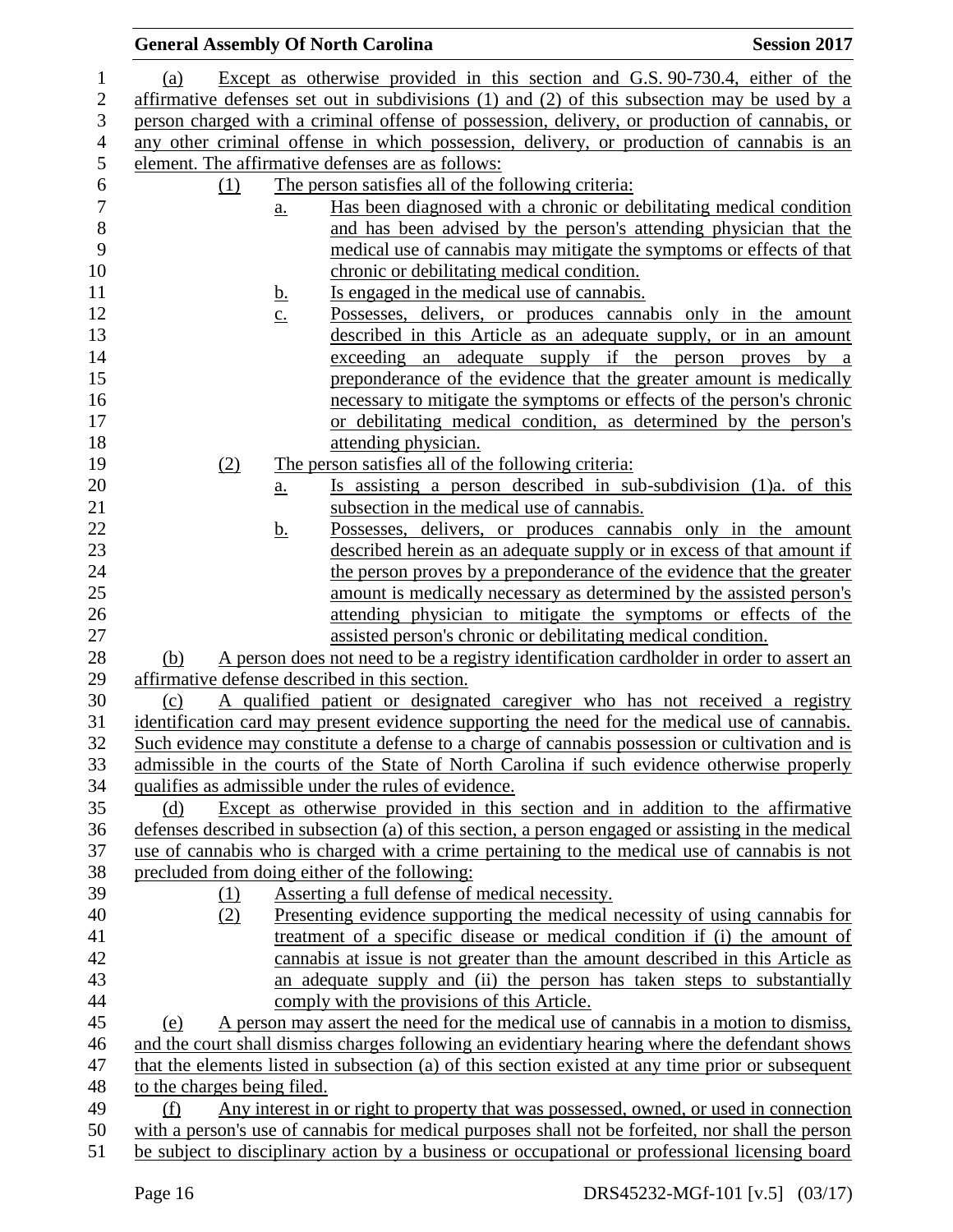|                | <b>General Assembly Of North Carolina</b>            |                                                                                                   | <b>Session 2017</b> |  |
|----------------|------------------------------------------------------|---------------------------------------------------------------------------------------------------|---------------------|--|
| $\mathbf{1}$   |                                                      | or bureau if the person or the person's designated caregiver demonstrates the person's medical    |                     |  |
| $\overline{c}$ | purpose for using cannabis pursuant to this section. |                                                                                                   |                     |  |
| 3              |                                                      | "§ 90-730.8. Immunity for physicians.                                                             |                     |  |
| $\overline{4}$ |                                                      | A physician shall not be subject to arrest or prosecution, penalized in any manner, or denied     |                     |  |
| 5              |                                                      | any right or privilege for recommending the medical use of cannabis or providing written          |                     |  |
| 6              |                                                      | certification for the medical use of cannabis pursuant to this Article.                           |                     |  |
| 7              |                                                      | "§ 90-730.9. North Carolina Cannabis Research Program.                                            |                     |  |
| $8\,$          | (a)                                                  | It is the intent of the General Assembly that The University of North Carolina                    |                     |  |
| 9              |                                                      | undertake objective scientific research regarding the efficacy and safety of administering        |                     |  |
| 10             |                                                      | cannabis as part of medical treatment. If the Board of Governors of The University of North       |                     |  |
| 11             |                                                      | Carolina, by appropriate resolution, accepts this responsibility, The University of North         |                     |  |
| 12             |                                                      | Carolina shall create a program to be known as the North Carolina Cannabis Research               |                     |  |
| 13             | Program.                                             |                                                                                                   |                     |  |
| 14             | (b)                                                  | The purpose of the program is to develop and conduct studies designed to ascertain                |                     |  |
| 15             |                                                      | the general safety and efficacy of using cannabis for medical treatment. If the studies conclude  |                     |  |
| 16             |                                                      | that cannabis is safe and effective for medical treatment, the program shall develop medical      |                     |  |
| 17             |                                                      | guidelines for the appropriate administration and use of cannabis to assist physicians and        |                     |  |
| 18             |                                                      | patients in evaluating the risks and benefits of using cannabis for medical treatment and to      |                     |  |
| 19             |                                                      | provide a scientific basis for future policies.                                                   |                     |  |
| 20             | (c)                                                  | The research conducted under this section may involve the development of quality                  |                     |  |
| 21             |                                                      | control, purity, and labeling standards for medical cannabis dispensed through the system;        |                     |  |
| 22             |                                                      | sound advice and recommendations on the best practices for the safe and efficient cultivation of  |                     |  |
| 23             |                                                      | cannabis; and analysis of genetic and healing properties of the many varied strains of cannabis   |                     |  |
| 24             |                                                      | to determine which strains may be best suited for a particular condition or treatment.            |                     |  |
| 25             | "§ 90-730.10. Severability.                          |                                                                                                   |                     |  |
| 26             |                                                      | The provisions of this Article are severable. If any provision of this Article is held invalid    |                     |  |
| 27             |                                                      | by a court of competent jurisdiction, the invalidity shall not affect other provisions of this    |                     |  |
| 28             |                                                      | Article which can be given effect without the invalid provision."                                 |                     |  |
| 29             |                                                      | <b>SECTION 2.</b> During the period between the effective date of this act and 30 days            |                     |  |
| 30             |                                                      | after the effective date of rules adopted under G.S. 90-730.6(s), the following provisions apply: |                     |  |
| 31             | (1)                                                  | The Department of Agriculture and Consumer Services shall issue a                                 |                     |  |
| 32             |                                                      | temporary certificate for participation in the regulated medical supply                           |                     |  |
| 33             |                                                      | system established under G.S. 90-730.6 to any individual who would be                             |                     |  |
| 34             |                                                      | eligible to participate in the system as a qualified patient but for the adoption                 |                     |  |
| 35             |                                                      | of rules to fully implement the system, upon presentation of a written                            |                     |  |
| 36             |                                                      | certification for the medical use of cannabis from the individual's treating                      |                     |  |
| 37             |                                                      | physician. The certificate shall specify the amount of cannabis the certificate                   |                     |  |
| 38             |                                                      | holder may possess for the medical use of cannabis. The Department of                             |                     |  |
| 39             |                                                      | Agriculture and Consumer Services shall maintain a list of all temporary                          |                     |  |
| 40             |                                                      | certificates issued pursuant to this section.                                                     |                     |  |
| 41             | (2)                                                  | An individual in possession of a temporary certificate issued pursuant to                         |                     |  |
| 42             |                                                      | subdivision (1) of this section and that individual's designated caregiver are                    |                     |  |
| 43             |                                                      | not subject to arrest, prosecution, civil or criminal penalty, or denial of any                   |                     |  |
| 44             |                                                      | right or privilege for possessing cannabis if the amount of usable cannabis                       |                     |  |
| 45             |                                                      | possessed collectively is not more than the amount specified on the                               |                     |  |
| 46             |                                                      | temporary certificate issued by the Department of Agriculture and Consumer                        |                     |  |
| 47             |                                                      | Services.                                                                                         |                     |  |
| 48             | (3)                                                  | A physician shall not be subject to arrest or prosecution, penalized in any                       |                     |  |
| 49             |                                                      | manner, or denied any right or privilege for recommending the medical use                         |                     |  |
| 50             |                                                      | of cannabis or providing written certification for the medical use of cannabis                    |                     |  |
| 51             |                                                      | pursuant to this Article.                                                                         |                     |  |
|                |                                                      |                                                                                                   |                     |  |